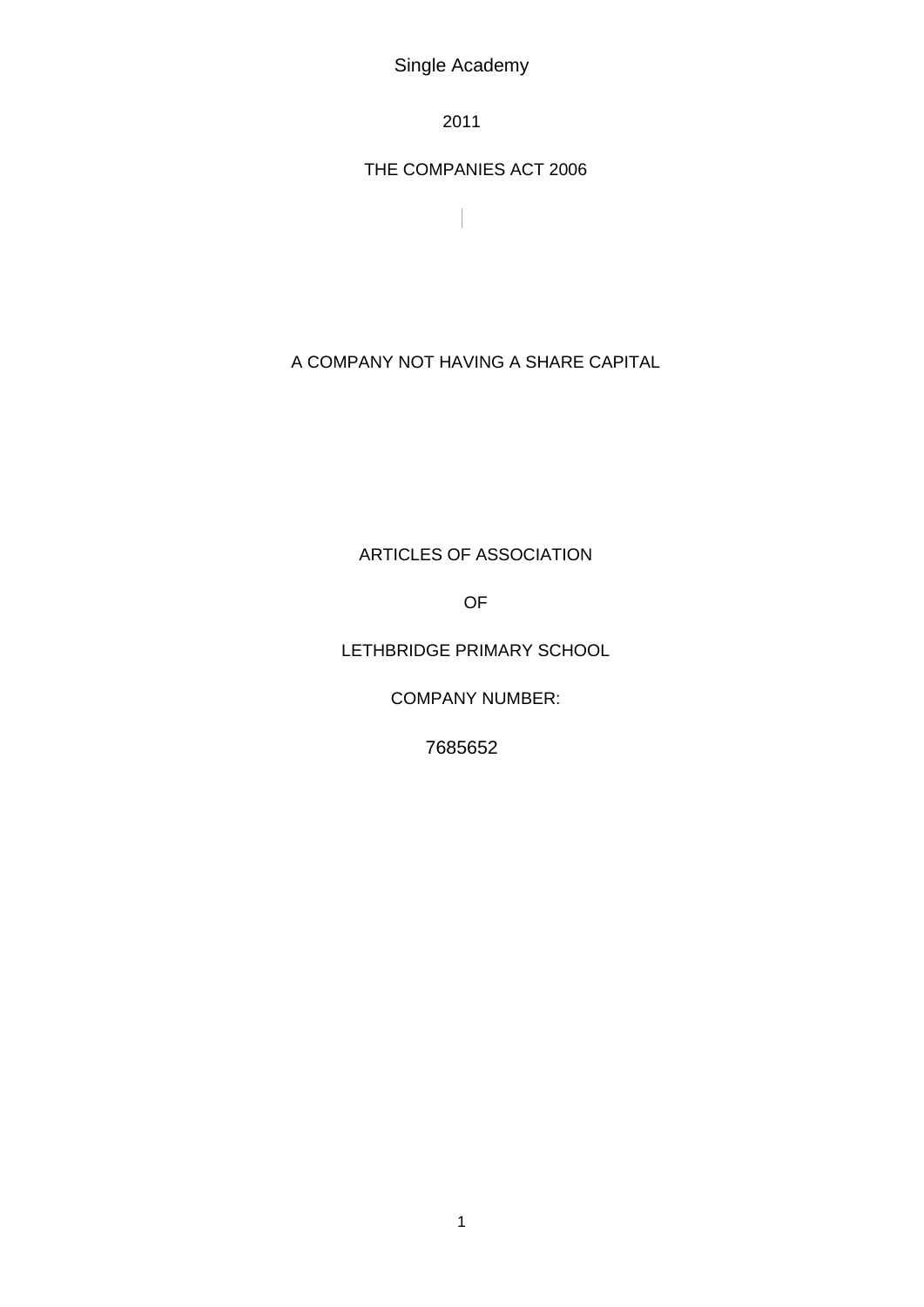### THE COMPANIES ACT 2006

## A COMPANY NOT HAVING A SHARE CAPITAL

## ARTICLES OF ASSOCIATION

OF

#### LETHBRIDGE PRIMARY SCHOOL

#### INTERPRETATION

- 1. In these Articles:
	- a. "the Academy" means the school referred to in Article 4 and established by the Academy Trust;
	- b. "Academy Financial Year" means the academic year from 1 September in any year to 31 August of the following year.
	- c. "the Academy Trust" means the company intended to be regulated by these Articles and referred to in Article 2;
	- d. "Additional Governors" means the Governors appointed pursuant to Article 62 and 62A;
	- e. "the Articles" means these Articles of Association of the Academy Trust;
	- f. "Chief Inspector" means Her Majesty's Chief Inspector of Education, Children's Services and Skills or his successor;
	- g. "clear days" in relation to the period of a notice means the period excluding the day when the notice is given or deemed to be given and the day on which it is given or on which it is to take effect;
	- h. "Conversion Date" means 1 August 2011, or such other date on which the Academy will open, as agreed between the Secretary of State and the Academy Trust;
	- i. "financial expert" means an individual, company or firm who is authorised to give investment advice under the Financial Services and Markets Act 2000;
	- j. "Funding Agreement" means the agreement made under section 1 of the Academies Act 2010 between the Academy Trust and the Secretary of State to establish the Academy;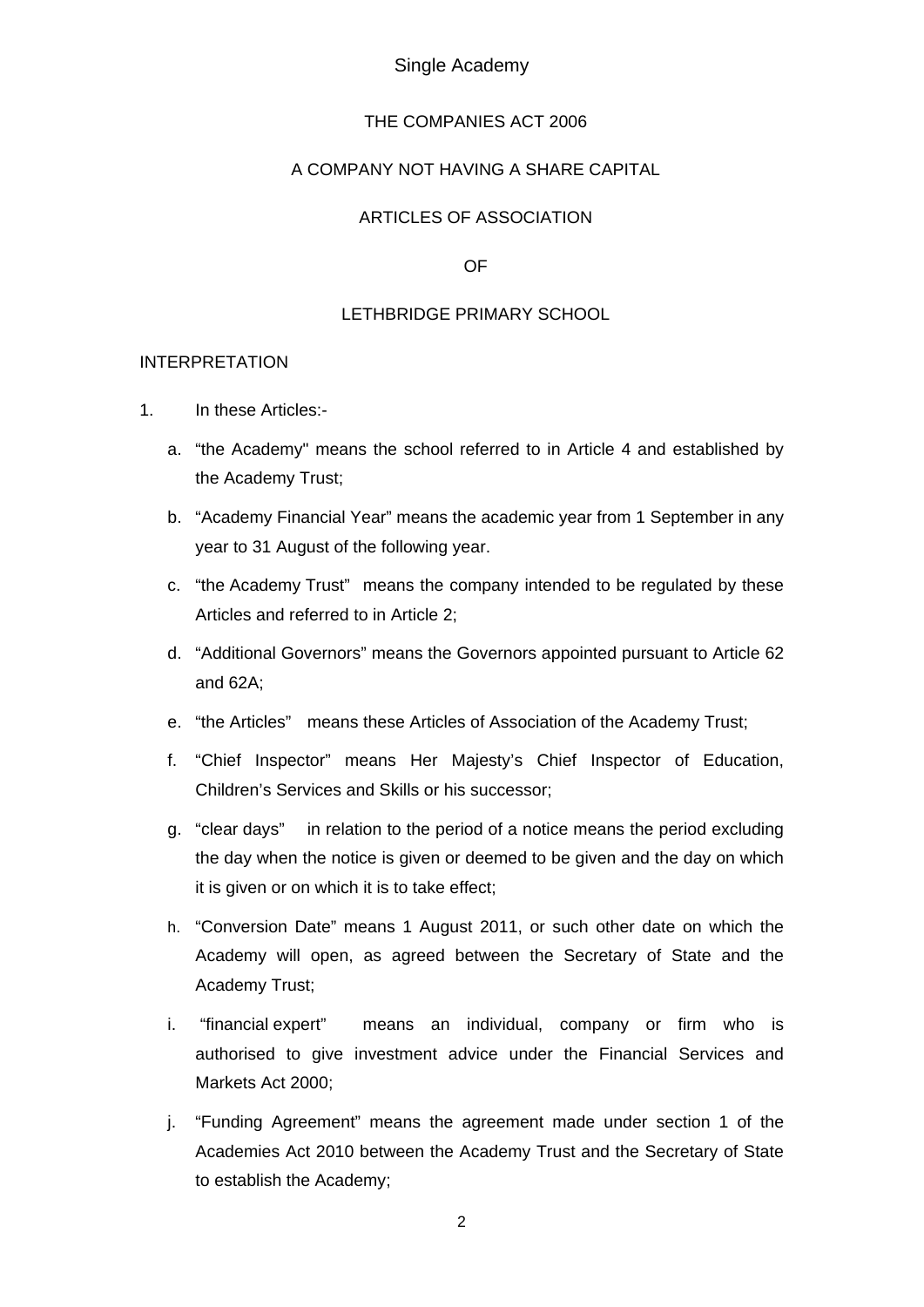- k. "Further Governors" means the Governors appointed pursuant to Article 63;
- l. "the Governors" means the directors of the Academy Trust (and "Governor" means any one of those directors), subject to the definition of this term at Article 6.9(b) in relation to Articles 6.2-6.9;
- m. "the LA" means the local authority covering the area in which the Academy is situated;
- n. "Local Authority Associated Persons" means any person associated with any local authority within the meaning given in section 69 of the Local Government and Housing Act 1989;
- o. "Member" means a member of the Academy Trust and someone who as such is bound by the undertaking contained in Article 8;
- p. "the Memorandum" means the Memorandum of Association of the Academy Trust;
- q. "Office" means the registered office of the Academy Trust;
- r. "the Parent Governor" means a Governor appointed pursuant to Articles 53 to 58 inclusive;
- s. "the Predecessor School" means Lethbridge Primary School (a community primary school);
- t. "Principal" means the head teacher of the Academy;
- u. "Principal Regulator" means the body or person appointed as the Principal Regulator under the Charities Act 2006;
- v. "the seal" means the common seal of the Academy Trust if it has one;
- w. "Secretary" means the secretary of the Academy Trust or any other person appointed to perform the duties of the secretary of the Academy Trust, including a joint, assistant or deputy secretary;
- x. "Secretary of State" means the Secretary of State for Education or successor;
- y. "Staff Governor" means an employee of the Academy Trust who may be elected as a Governor pursuant to Articles 58A and 58B and subject to Article 50A;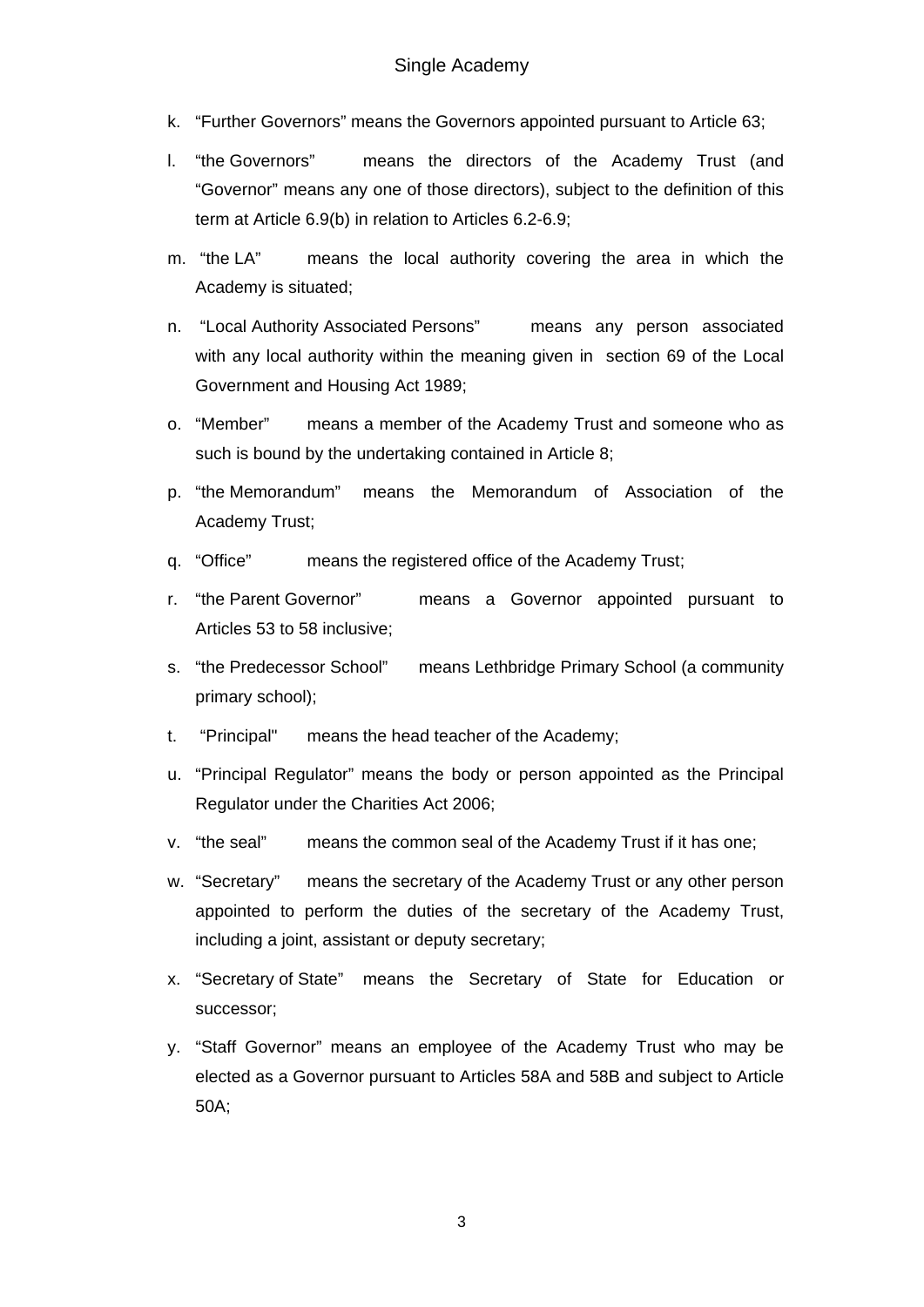- z. "teacher" means a person employed under a contract of employment or a contract for services or otherwise engaged to provide his services as a teacher at the Academy;
- aa. "the United Kingdom" means Great Britain and Northern Ireland;
- bb. words importing the masculine gender only shall include the feminine gender. Words importing the singular number shall include the plural number, and vice versa;
- cc. subject as aforesaid, words or expressions contained in these Articles shall, unless the context requires otherwise, bear the same meaning as in the Companies Act 2006, as appropriate;
- dd. any reference to a statute or statutory provision shall include any statute or statutory provision which replaces or supersedes such statute or statutory provision including any modification or amendment thereto.
- 2. The company's name is LETHBRIDGE PRIMARY SCHOOL (and in this document it is called "**the Academy Trust**").
- 3. The Academy Trust's registered office is to be situated in England and Wales.

# **OBJECTS**

- 4. The Academy Trust's object ("**the Objects**") is specifically restricted to the following:
	- a) to advance for the public benefit education in the United Kingdom, in particular but without prejudice to the generality of the foregoing by establishing, maintaining, carrying on, managing and developing a school offering a broad and balanced curriculum ("the Academy");
	- b) to promote for the benefit of the inhabitants of Swindon and the surrounding area the provision of facilities for recreation or other leisure time occupation of individuals who have need of such facilities by reason of their youth, age, infirmity or disablement, financial hardship or social and economic circumstances or for the public at large in the interests of social welfare and with the object of improving the condition of life of the said inhabitants.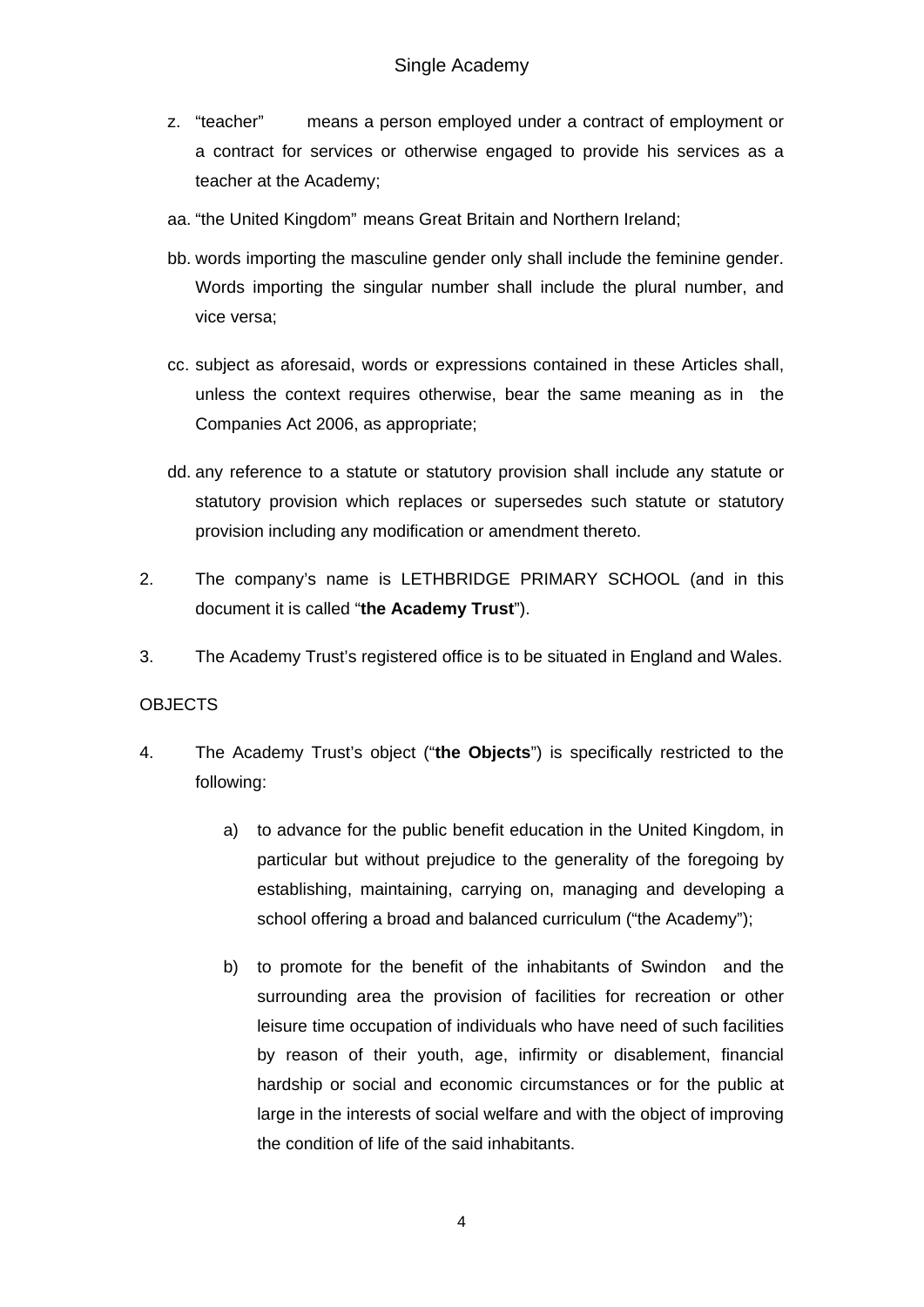- 5. In furtherance of the Objects but not further or otherwise the Academy Trust may exercise the following powers:-
	- (a) to draw, make, accept, endorse, discount, execute and issue promissory notes, bills, cheques and other instruments, and to operate bank accounts in the name of the Academy Trust;
	- (b) to raise funds and to invite and receive contributions provided that in raising funds the Academy Trust shall not undertake any substantial permanent trading activities and shall conform to any relevant statutory regulations;
	- (c) to acquire, alter, improve and (subject to such consents as may be required by law) to charge or otherwise dispose of property;
	- (d) subject to Article 6 below to employ such staff, as are necessary for the proper pursuit of the Objects and to make all reasonable and necessary provision for the payments of pensions and superannuation to staff and their dependants;
	- (e) to establish or support, whether financially or otherwise, any charitable trusts, associations or institutions formed for all or any of the Objects;
	- (f) to co-operate with other charities, other independent and maintained schools, voluntary bodies and statutory authorities operating in furtherance of the Objects and to exchange information and advice with them;
	- (g) to pay out of funds of the Academy Trust the costs, charges and expenses of and incidental to the formation and registration of the Academy Trust;
	- (h) to establish, maintain, carry on, manage and develop the Academy at Lethbridge Road Swindon Wiltshire SN1 4BY;
	- (i) to offer scholarships, exhibitions, prizes and awards to pupils and former pupils, and otherwise to encourage and assist pupils and former pupils;
	- (j) to provide educational facilities and services to students of all ages and the wider community for the public benefit;
	- (k) to carry out research into the development and application of new techniques in education in particular in relation to the areas of curricular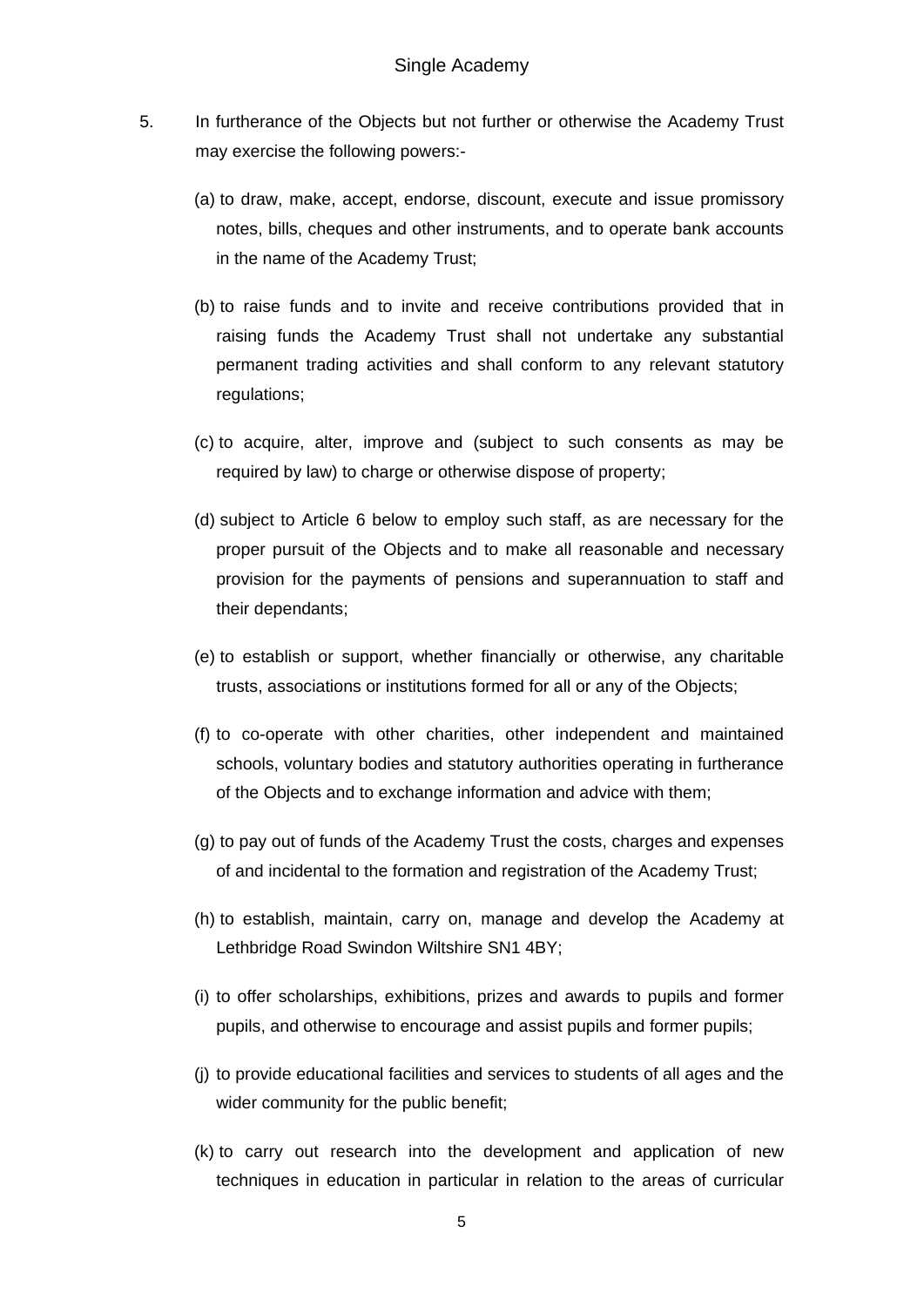specialisation of the Academy and to its approach to curriculum development and delivery and to publish the results of such research, and to develop means of benefiting from application of the experience of industry, commerce, other schools and the voluntary sector to the education of pupils in academies;

- (l) subject to such consents as may be required by law and/or by any contract entered into by or on behalf of the Academy Trust to borrow and raise money for the furtherance of the Objects in such manner and on such security as the Academy Trust may think fit;
- (m) to deposit or invest any funds of the Academy Trust not immediately required for the furtherance of its Objects (but to invest only after obtaining such advice from a financial expert as the Governors consider necessary and having regard to the suitability of investments and the need for diversification);
- (n) to delegate the management of investments to a financial expert, but only on terms that:
	- (i) the investment policy is set down in writing for the financial expert by the Governors;
	- (ii) every transaction is reported promptly to the Governors;
	- (iii) the performance of the investments is reviewed regularly with the Governors;
	- (iv) the Governors are entitled to cancel the delegation arrangement at any time;
	- (v) the investment policy and the delegation arrangement are reviewed at least once a year;
	- (vi) all payments due to the financial expert are on a scale or at a level which is agreed in advance and are notified promptly to the Governors on receipt; and
	- (vii) the financial expert must not do anything outside the powers of the Governors.
- (o) to arrange for investments or other property of the Academy Trust to be held in the name of a nominee company acting under the control of the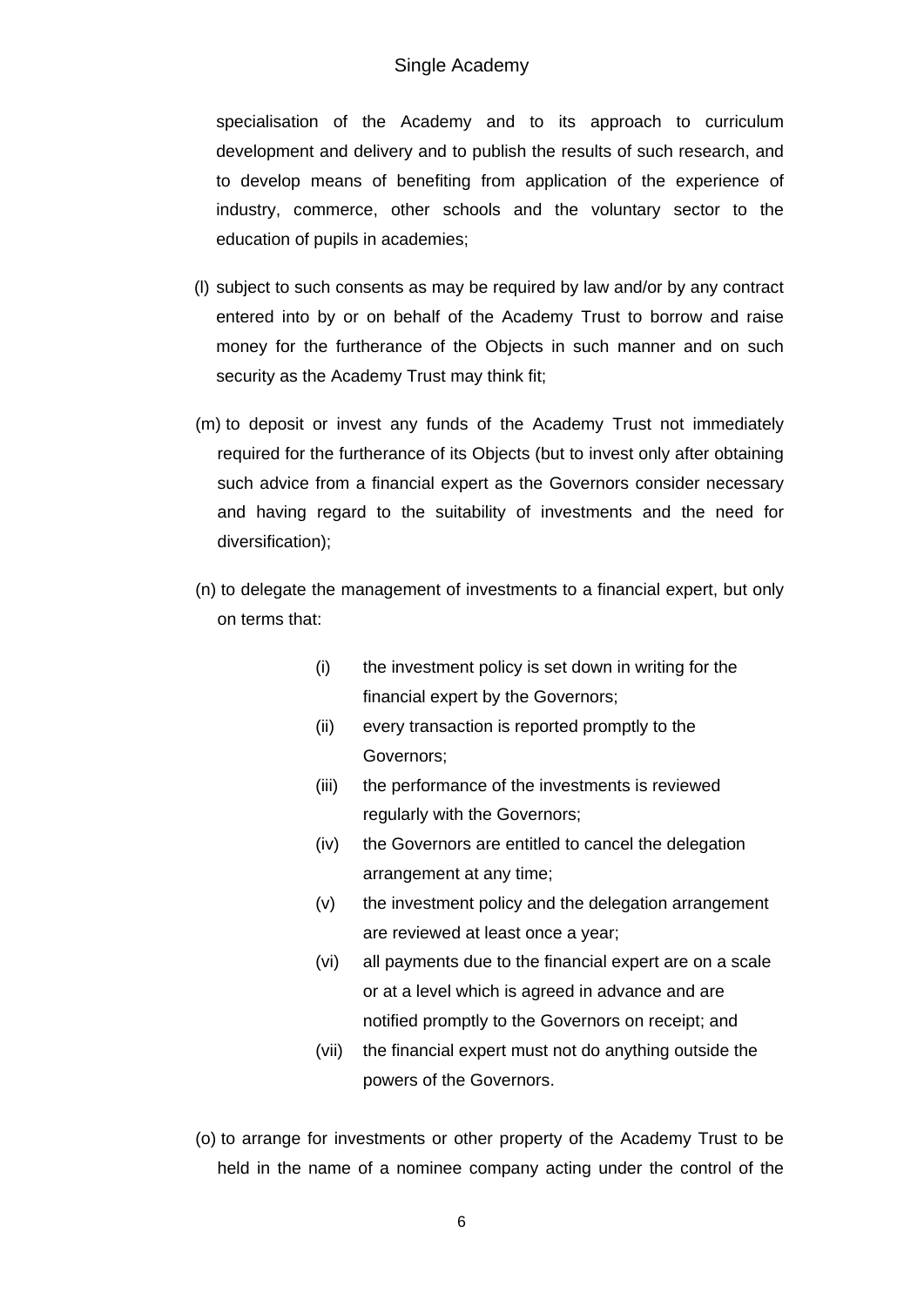Governors or of a financial expert acting under their instructions, and to pay any reasonable fee required;

- (p) to provide indemnity insurance to cover the liability of Governors which by virtue of any rule of law would otherwise attach to them in respect of any negligence, default, breach of trust or breach of duty of which they may be guilty in relation to the Academy Trust: Provided that any such insurance shall not extend to any claim arising from any act or omission which the Governors knew to be a breach of trust or breach of duty or which was committed by the Governors in reckless disregard of whether it was a breach of trust or breach of duty or not and provided also that any such insurance shall not extend to the costs of any unsuccessful defence to a criminal prosecution brought against the Governors in their capacity as Governors;
- (q) to establish subsidiary companies to carry on any trade or business for the purpose of raising funds for the Academy Trust;
- (r) to do all such other lawful things as are necessary for or are incidental to or conducive to the achievement of the Objects.
- 6.1 The income and property of the Academy Trust shall be applied solely towards the promotion of the Objects.
- 6.2 None of the income or property of the Academy Trust may be paid or transferred directly or indirectly by way of dividend bonus or otherwise by way of profit to any member of the Academy Trust. Nonetheless a member of the Academy Trust who is not also a Governor may:
	- a) benefit as a beneficiary of the Academy Trust;
	- b) be paid reasonable and proper remuneration for any goods or services supplied to the Academy Trust;
	- c) be paid rent for premises let by the member of the Academy Trust if the amount of the rent and other terms of the letting are reasonable and proper; and
	- d) be paid interest on money lent to the Academy Trust at a reasonable and proper rate, such rate not to exceed 2 per cent per annum below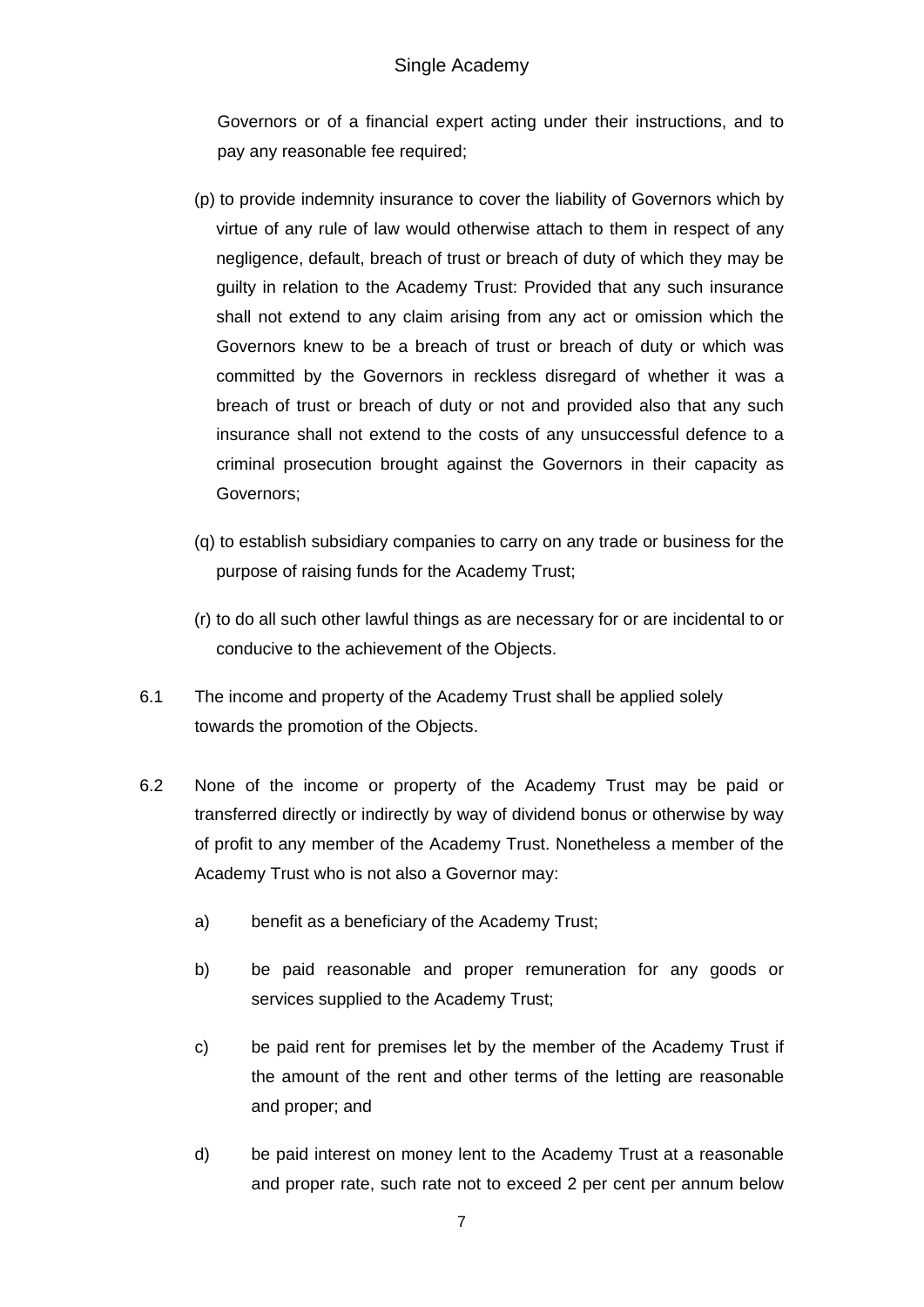the base lending rate of a UK clearing bank selected by the Governors, or 0.5%, whichever is the higher.

- 6.3 A Governor may benefit from any indemnity insurance purchased at the Academy Trust's expense to cover the liability of the Governors which by virtue of any rule of law would otherwise attach to them in respect of any negligence, default or breach of trust or breach of duty of which they may be guilty in relation to the Academy Trust: Provided that any such insurance shall not extend to any claim arising from any act or omission which the Governors knew to be a breach of trust or breach of duty or which was committed by the Governors in reckless disregard to whether it was a breach of trust or breach of duty or not and provided also that any such insurance shall not extend to the costs of any unsuccessful defence to a criminal prosecution brought against the Governors in their capacity as directors of the Academy Trust.
- 6.4 A company, which has shares listed on a recognised stock exchange and of which any one Governor holds no more than 1% of the issued capital of that company, may receive fees, remuneration or other benefit in money or money's worth from the Academy Trust.
- 6.5 A Governor may at the discretion of the Governors be reimbursed from the property of the Academy Trust for reasonable expenses properly incurred by him or her when acting on behalf of the Academy Trust, but excluding expenses in connection with foreign travel.
- 6.6 No Governor may:
	- (a) buy any goods or services from the Academy Trust;
	- (b) sell goods, services, or any interest in land to the Academy Trust;
	- (c) subject to the provisions of Articles 6.7 and 6.8, be employed by or receive any remuneration from the Academy Trust (other than the Principal, Staff Governors and any other Governor who is an employee of the Academy Trust whose employment and/or remuneration is subject to the procedure and conditions in Article 6.8)
	- (d) receive any other financial benefit from the Academy Trust; unless: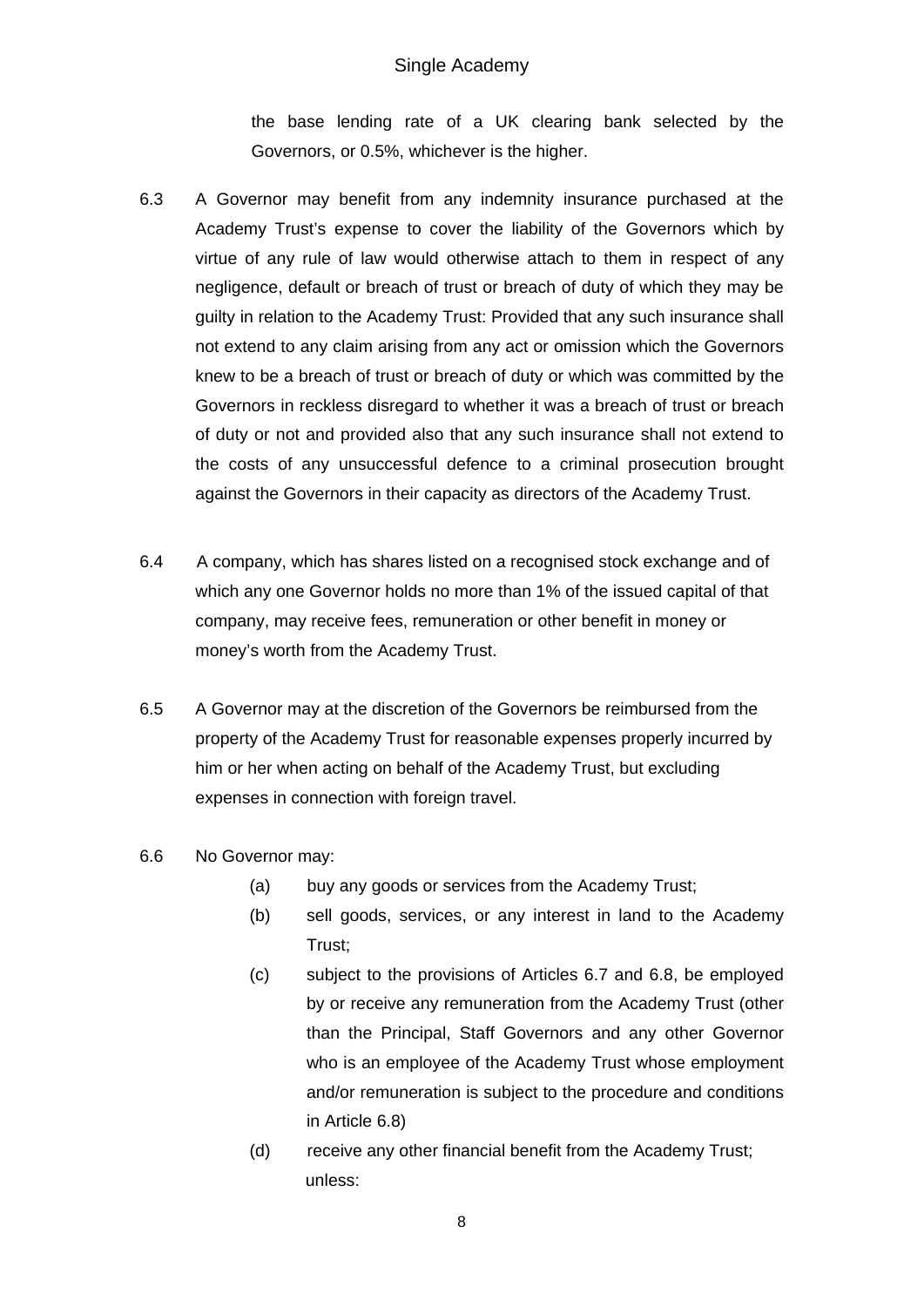- (i) the payment is permitted by Article 6.7 and the Governors follow the procedure and observe the conditions set out in Article 6.8; or
- (ii) the Governors obtain the prior written approval of the Charity Commission and fully comply with any procedures it prescribes.
- 6.7 Subject to Article 6.8, a Governor may:
	- a) receive a benefit from the Academy Trust in the capacity of a beneficiary of the Academy Trust;
	- b) be employed by the Academy Trust or enter into a contract for the supply of goods or services to the Academy Trust, other than for acting as a Governor;
	- c) receive interest on money lent to the Academy Trust at a reasonable and proper rate not exceeding 2% per annum below the base rate of a clearing bank to be selected by the Governors, or 0.5%, whichever is the higher; and/or
	- (d) receive rent for premises let by the Governor to the Academy Trust if the amount of the rent and the other terms of the lease are reasonable and proper.
- 6.8 The Academy Trust and its Governors may only rely upon the authority provided by Article 6.7 if each of the following conditions is satisfied:
	- (a) the remuneration or other sums paid to the Governor do not exceed an amount that is reasonable in all the circumstances;
	- (b) the Governor is absent from the part of any meeting at which there is discussion of:
		- i) his or her employment, remuneration, or any matter concerning the contract, payment or benefit; or
		- ii) his or her performance in the employment, or his or her performance of the contract; or
		- iii) any proposal to enter into any other contract or arrangement with him or her or to confer any benefit upon him or her that would be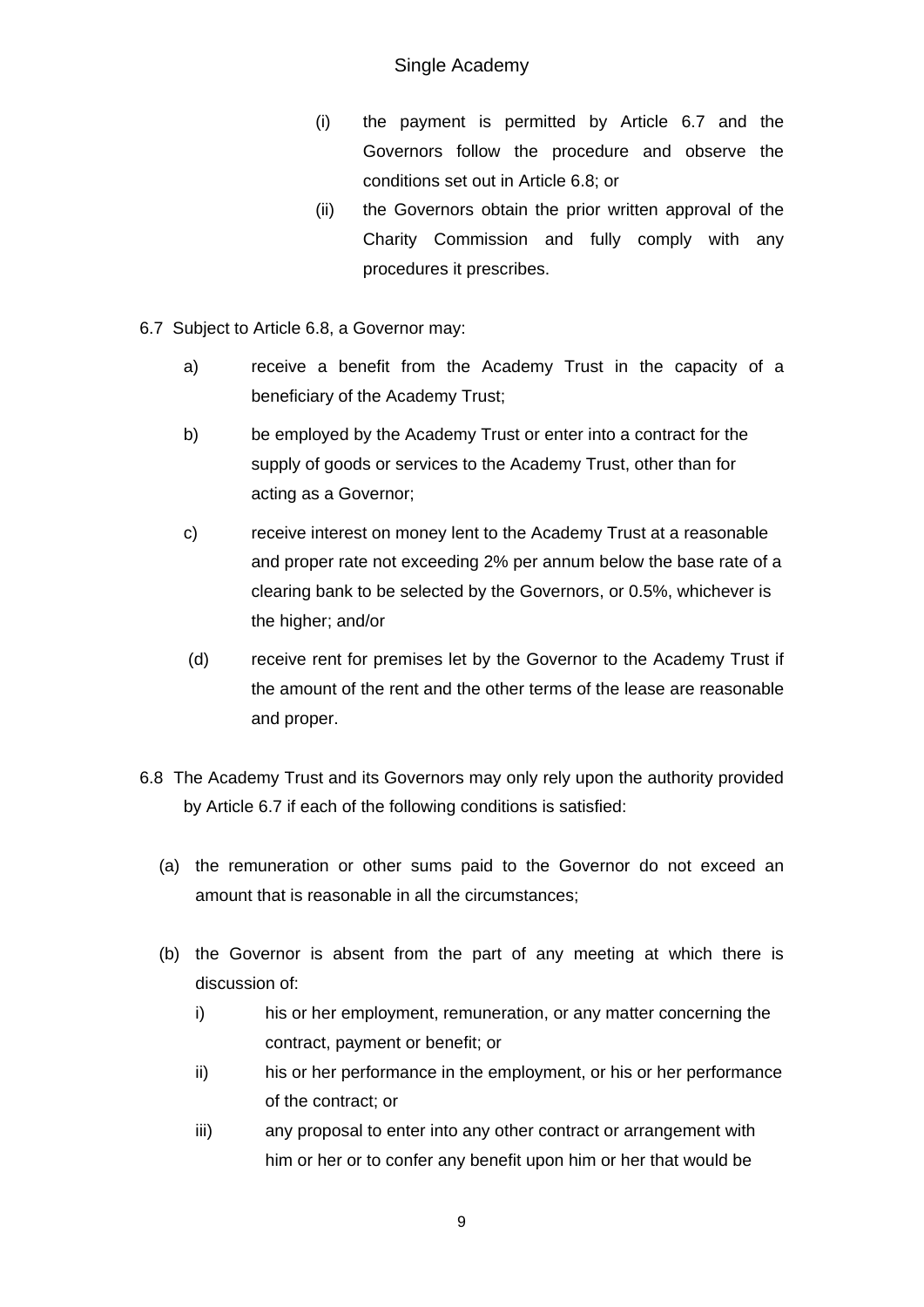permitted under Article 6.7; or

- (iv) any other matter relating to a payment or the conferring of any benefit permitted by Article 6.7;
- (c) the Governor does not vote on any such matter and is not to be counted when calculating whether a quorum of Governors is present at the meeting;
- (d) save in relation to employing or contracting with the Principal, Staff Governors or any other Governor who is an employee of the Academy Trust the other Governors are satisfied that it is in the interests of the Academy Trust to employ or to contract with that Governor rather than with someone who is not a Governor. In reaching that decision the Governors must balance the advantage of employing a Governor against the disadvantages of doing so (especially the loss of the Governor's services as a result of dealing with the Governor's conflict of interest);
- (e) the reason for their decision is recorded by the Governors in the minute book; and
- (f) a majority of the Governors then in office have received no such payments or benefit.
- 6.9 In Articles 6.2-6.9:

(a) "Academy Trust" shall include any company in which the Academy Trust:

- holds more than 50% of the shares; or
- controls more than 50% of the voting rights attached to the shares; or
- has the right to appoint one or more directors to the board of the company;
- (b) "Governor" shall include any child, stepchild, parent, grandchild, grandparent, brother, sister or spouse of the governor or any person living with the governor as his or her partner;
- (c) the employment or remuneration of a Governor includes the engagement or remuneration of any firm or company in which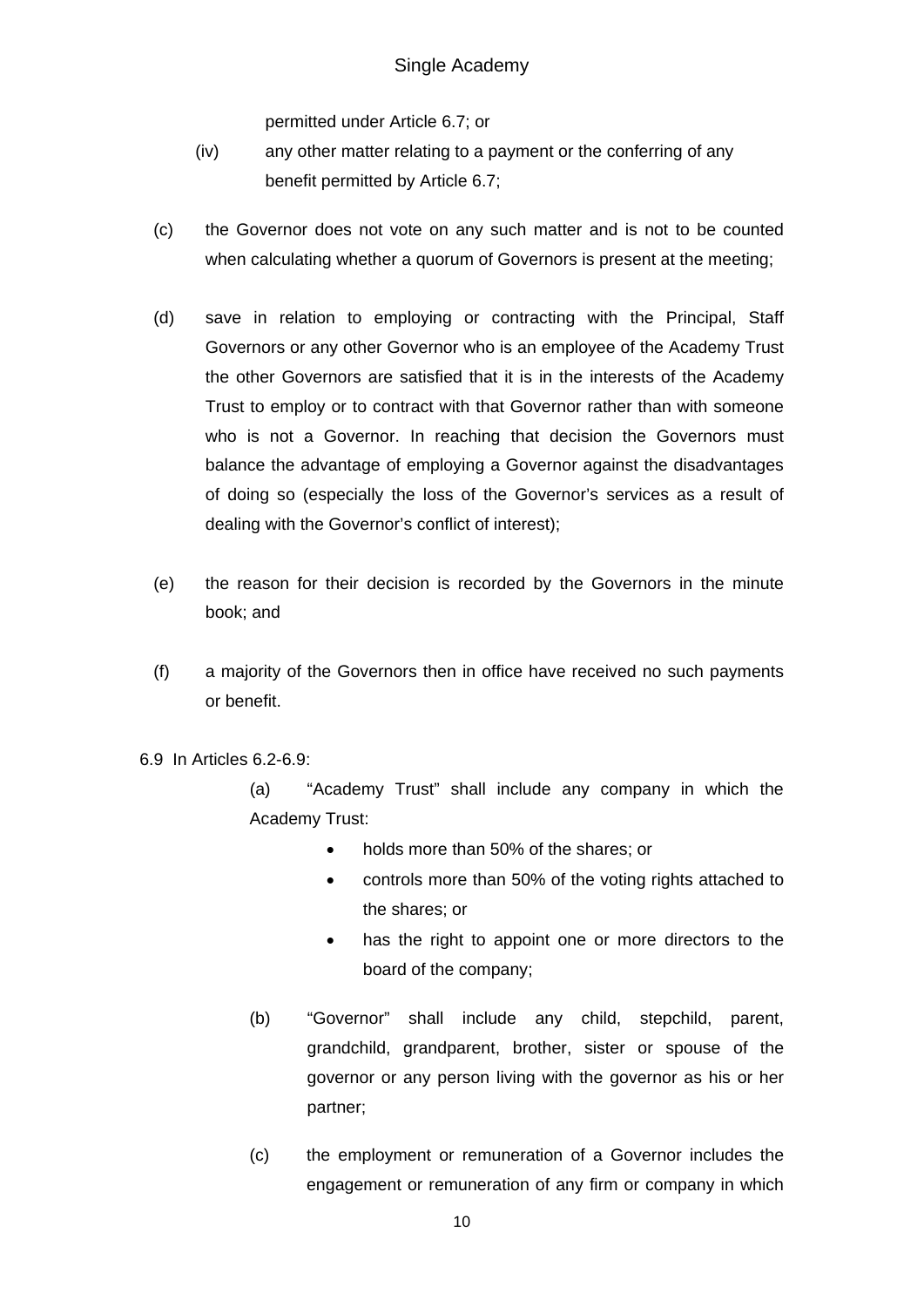the Governor is:

- (i) a partner;
- (ii) an employee;
- (iii) a consultant;
- (iv) a director;
- (v) a member; or
- (v) a shareholder, unless the shares of the company are listed on a recognised stock exchange and the Governor holds less than 1% of the issued capital.
- 7. The liability of the members of the Academy Trust is limited.
- 8. Every member of the Academy Trust undertakes to contribute such amount as may be required (not exceeding £10) to the Academy Trust's assets if it should be wound up while he or she is a member or within one year after he or she ceases to be a member, for payment of the Academy Trust's debts and liabilities before he or she ceases to be a member, and of the costs, charges and expenses of winding up, and for the adjustment of the rights of the contributories among themselves.
- 9. If the Academy Trust is wound up or dissolved and after all its debts and liabilities (including any under section 483 of the Education Act 1996) have been satisfied there remains any property it shall not be paid to or distributed among the members of the Academy Trust, but shall be given or transferred to some other charity or charities having objects similar to the Objects which prohibits the distribution of its or their income and property to an extent at least as great as is imposed on the Academy Trust by Article 6 above, chosen by the members of the Academy Trust at or before the time of dissolution and if that cannot be done then to some other charitable object.
- 10. No alteration or addition shall be made to or in the provisions of the Articles without the written consent of the Secretary of State.
- 11. No alteration or addition shall be made to or in the provisions of the Articles which would have the effect (a) that the Academy Trust would cease to be a company to which section 60 of the Companies Act 2006 applies; or (b) that the Academy Trust would cease to be a charity.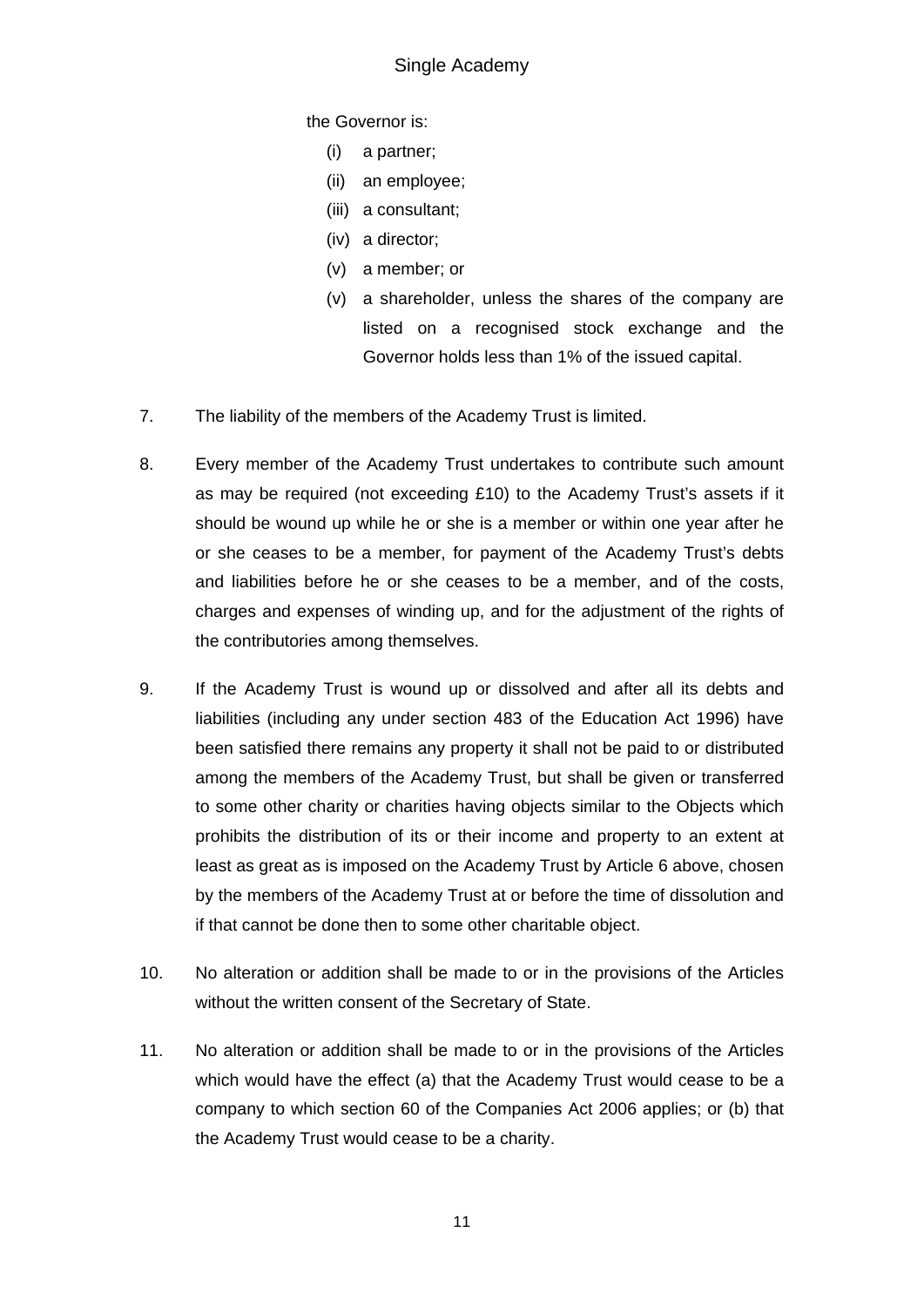## MEMBERS

- 12. The first Members of the Academy Trust shall be the subscribers to the Memorandum of Association (and such Members shall also be Governors).
- 12A. Notwithstanding Article 16, subsequent Members of the Academy Trust shall be:
	- a) the Governors, pursuant to Article 46A; and
	- b) any person who is interested in the Objects and approved as a Member by the Governors.
- 12B. The Members of the Academy Trust may also include 1 person appointed by the Secretary of State, in the event that the Secretary of State appoints a person for this purpose, and the Secretary of State shall have the right from time to time by written notice to the Office to remove any Member appointed by him and to appoint a replacement Member to fill a vacancy whether resulting from such removal or otherwise.
- 13. Not used.
- 14. Not used.
- 15. Membership will terminate automatically if:

a) a Member (which is a corporate entity) ceases to exist and is not replaced by a successor institution;

b) a Member (which is an individual) dies or becomes incapable by reason of mental disorder, illness or injury of managing and administering his own affairs;

c) a Member becomes insolvent or makes any arrangement or composition with that Member's creditors generally; or

- d) a Member, being a Governor, ceases to be a Governor.
- 16. Without prejudice to Articles 12 and 12A, the Members may agree unanimously in writing to appoint such additional Members as they think fit and may unanimously (save that the agreement of the Member(s) to be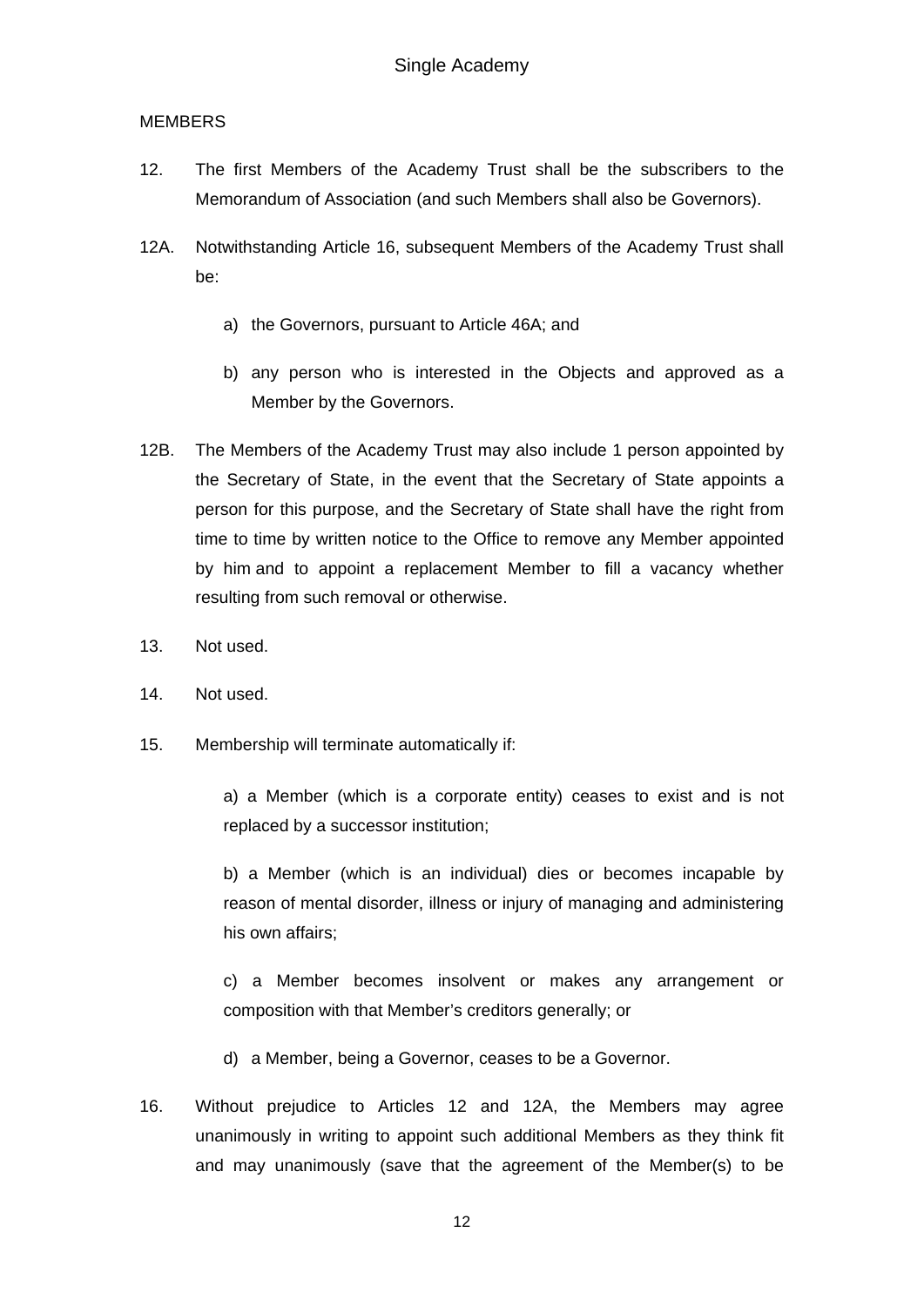removed shall not be required) in writing agree to remove any such additional Members.

- 17. Every person nominated to be a Member of the Academy Trust shall either sign a written consent to become a Member or sign the register of Members on becoming a Member.
- 18. Any Member may resign provided that after such resignation the number of Members is not less than three. A Member shall cease to be one immediately on the receipt by the Academy Trust of a notice in writing signed by the person or persons entitled to remove him under Articles 13 or 16 provided that no such notice shall take effect when the number of Members is less than three unless it contains or is accompanied by the appointment of a replacement Member.

# GENERAL MEETINGS

- 19. The Academy Trust shall hold an Annual General Meeting each year in addition to any other meetings in that year, and shall specify the meeting as such in the notices calling it; and not more than fifteen months shall elapse between the date of one Annual General Meeting of the Academy Trust and that of the next. Provided that so long as the Academy Trust holds its first Annual General Meeting within eighteen months of its incorporation, it need not hold it in the year of its incorporation or in the following year. The Annual General Meeting shall be held at such time and place as the Governors shall appoint. All meetings other than Annual General Meetings shall be called General Meetings.
- 20. The Governors may call general meetings and, on the requisition of Members pursuant to the provisions of the Companies Act 2006, shall forthwith proceed to convene a general meeting in accordance with that Act. If there are not within the United Kingdom sufficient Governors to call a general meeting, any Governor or any Member of the Academy Trust may call a general meeting.

# NOTICE OF GENERAL MEETINGS

21. General meetings shall be called by at least fourteen clear days' notice but a general meeting may be called by shorter notice if it is so agreed by a majority in number of Members having a right to attend and vote and together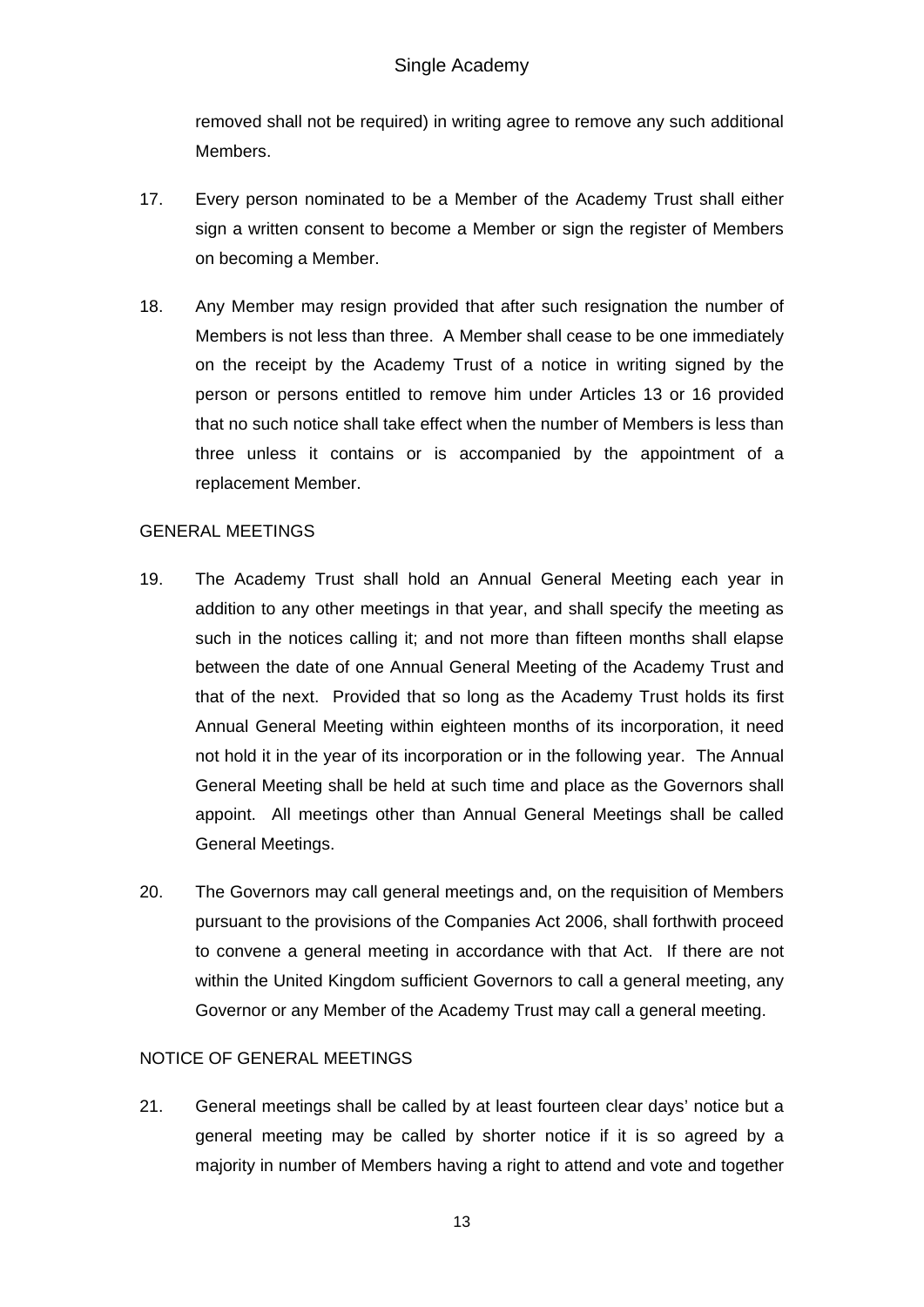representing not less than 90% of the total voting rights at that meeting.

The notice shall specify the time and place of the meeting and the general nature of the business to be transacted and, in the case of an Annual General Meeting, shall specify the meeting as such. The notice shall also state that the Member is entitled to appoint a proxy.

The notice shall be given to all the Members, to the Governors and auditors.

22. The accidental omission to give notice of a meeting to, or the non-receipt of notice of a meeting by, any person entitled to receive notice shall not invalidate the proceedings at that meeting.

# PROCEEDINGS AT GENERAL MEETINGS.

- 23. No business shall be transacted at any meeting unless a quorum is present. A Member counts towards the quorum by being present either in person or by proxy. 50% of the total number of Members in post and entitled to vote upon the business to be transacted, each being a Member or a proxy of a Member or a duly authorised representative of a Member organisation shall constitute a quorum.
- 24. If a quorum is not present within half an hour from the time appointed for the meeting, or if during a meeting a quorum ceases to be present, the meeting shall stand adjourned to the same day in the next week at the same time and place or to such time and place as the Governors may determine.
- 25. The chairman, if any, of the Governors or in his absence some other Governor nominated by the Governors shall preside as chairman of the meeting, but if neither the chairman nor such other Governor (if any) be present within fifteen minutes after the time appointed for holding the meeting and willing to act, the Governors present shall elect one of their number to be chairman and, if there is only one Governor present and willing to act, he shall be the chairman.
- 26. If no Governor is willing to act as chairman, or if no Governor is present within fifteen minutes after the time appointed for holding the meeting, the Members present and entitled to vote shall choose one of their number to be chairman.
- 27. A Governor shall, notwithstanding that he is not a Member, be entitled to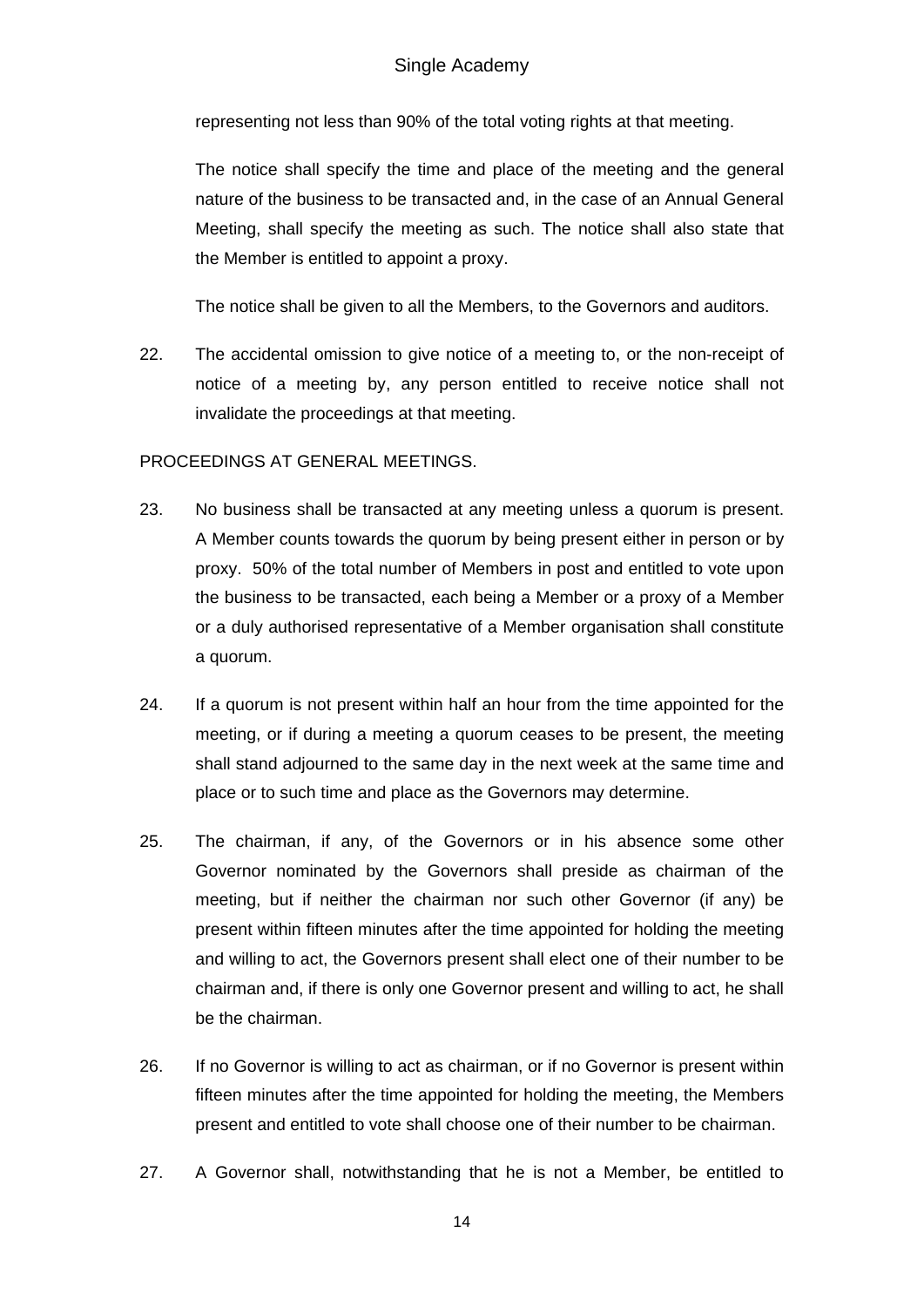attend and speak at any general meeting.

- 28. The chairman may, with the consent of a majority of the Members at a meeting at which a quorum is present (and shall if so directed by the meeting), adjourn the meeting from time to time and from place to place, but no business shall be transacted at any adjourned meeting other than the business which might properly have been transacted at the meeting had the adjournment not taken place. When a meeting is adjourned for fourteen days or more, at least seven clear days' notice shall be given specifying the time, date and place of the adjourned meeting and the general nature of the business to be transacted. Otherwise it shall not be necessary to give any such notice.
- 29. A resolution put to the vote of the meeting shall be decided on a show of hands unless before, or on the declaration of the result of the show of hands a poll is duly demanded. Subject to the provisions of the Companies Act 2006, a poll may be demanded:
	- (a) by the chairman; or
	- (b) by at least two Members having the right to vote at the meeting; or
	- (c) by a Member or Members representing not less than one-tenth of the total voting rights of all the Members having the right to vote at the meeting.
- 30. Unless a poll is duly demanded a declaration by the chairman that a resolution has been carried or carried unanimously, or by a particular majority, or lost, or not carried by a particular majority and an entry to that effect in the minutes of the meeting shall be conclusive evidence of the fact without proof of the number or proportion of the votes recorded in favour of or against such resolution.
- 31. The demand for a poll may be withdrawn, before the poll is taken, but only with the consent of the chairman. The withdrawal of a demand for a poll shall not invalidate the result of a show of hands declared before the demand for the poll was made.
- 32. A poll shall be taken as the chairman directs and he may appoint scrutineers (who need not be Members) and fix a time, date and place for declaring the results. The result of the poll shall be deemed to be the resolution of the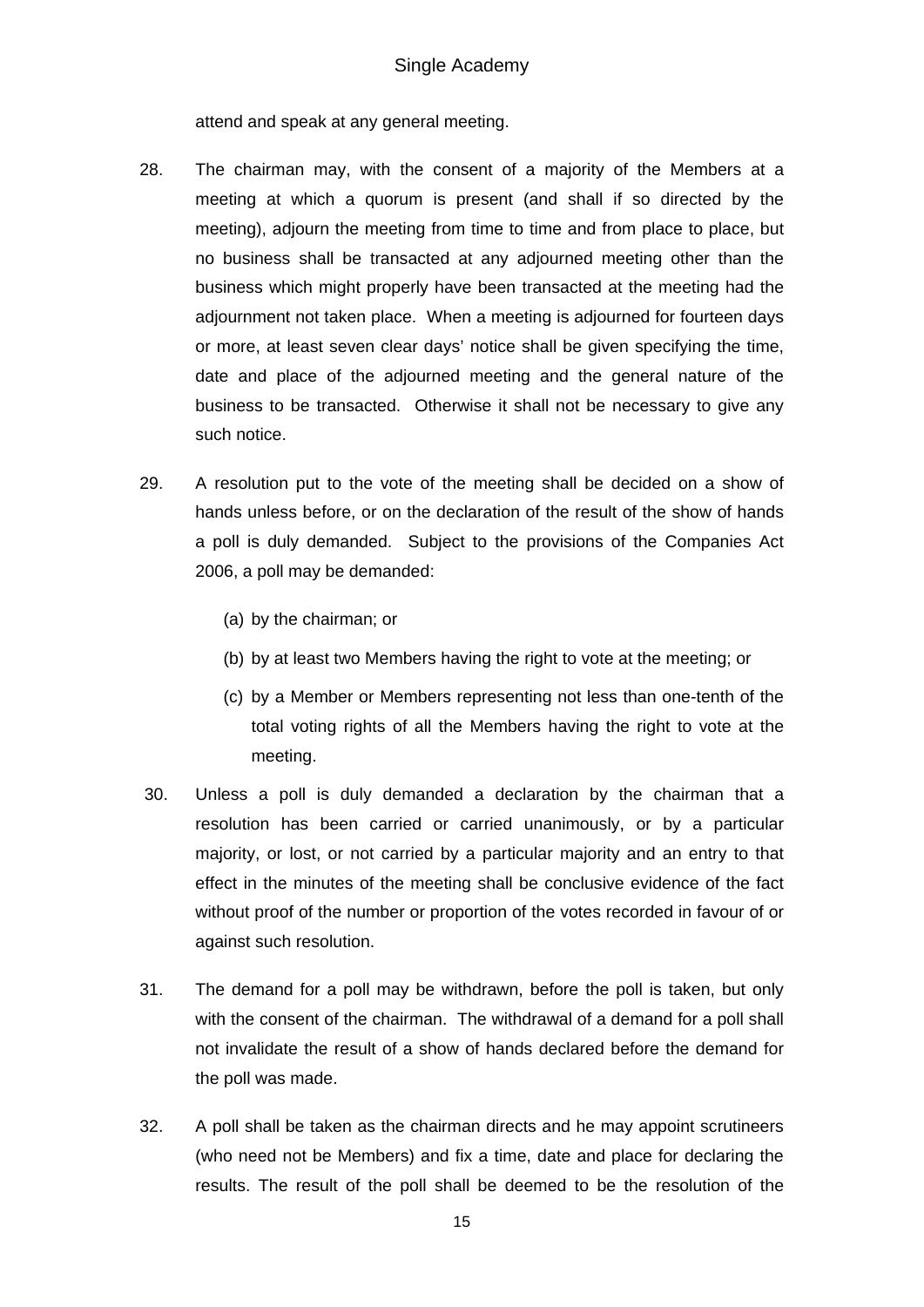meeting at which the poll was demanded.

- 33. A poll demanded on the election of the chairman or on a question of adjournment shall be taken immediately. A poll demanded on any other question shall be taken either immediately or at such time, date and place as the chairman directs not being more than thirty days after the poll is demanded. The demand for a poll shall not prevent continuance of a meeting for the transaction of any business other than the question on which the poll is demanded. If a poll is demanded before the declaration of the result of a show of hands and the demand is duly withdrawn, the meeting shall continue as if the demand had not been made.
- 34. No notice need be given of a poll not taken immediately if the time, date and place at which it is to be taken are announced at the meeting at which it is demanded. In other cases at least seven clear days' notice shall be given specifying the time, date and place at which the poll is to be taken.
- 35. A resolution in writing agreed by such number of Members as required if it had been proposed at a general meeting shall be as effectual as if it had been passed at a general meeting duly convened and held provided that a copy of the proposed resolution has been sent to every Member. The resolution may consist of several instruments in the like form each agreed by one or more Members.

### VOTES OF MEMBERS

- 36. On the show of hands every Member present in person shall have one vote. On a poll every Member present in person or by proxy shall have one vote.
- 37. Not used.
- 38. No Member shall be entitled to vote at any general meeting unless all moneys then payable by him to the Academy Trust have been paid.
- 39. No objections shall be raised to the qualification of any person to vote at any general meeting except at the meeting or adjourned meeting at which the vote objected to is tendered, and every vote not disallowed at the meeting shall be valid. Any objection made in due time shall be referred to the chairman whose decision shall be final and conclusive.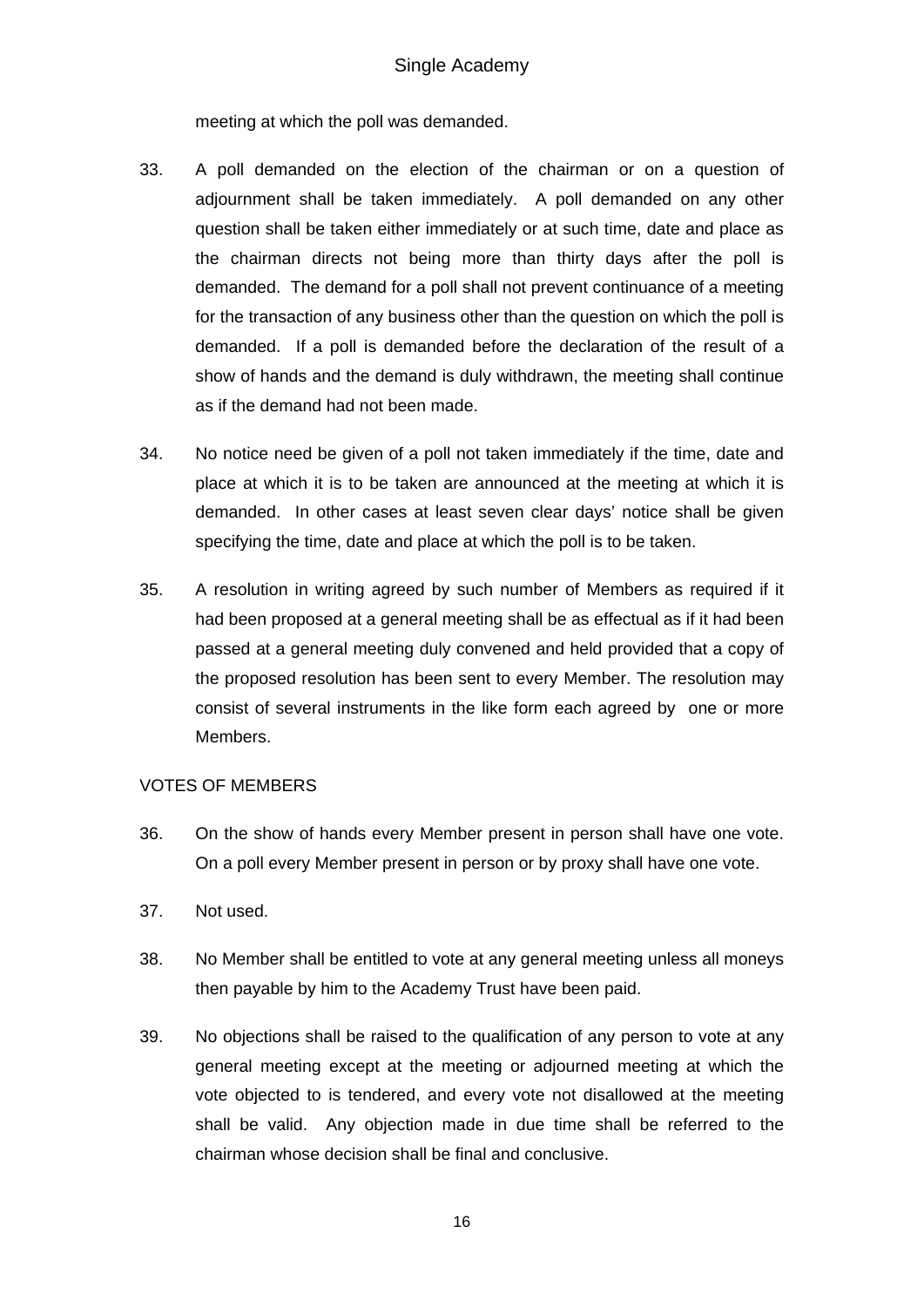40. An instrument appointing a proxy shall be in writing, signed by or on behalf of the appointer and shall be in the following form (or in a form as near thereto as circumstances allow or in any other form which is usual or which the Governors may approve) -.

> "I/We, …….., of ………, being a Member/Members of the above named Academy Trust, hereby appoint …… of ……, or in his absence, …….. of ……. as my/our proxy to vote in my/our name[s] and on my/our behalf at the annual general meeting/ general meeting of the Academy Trust to be held on .....20[], and at any adjournment thereof.

Signed on ..... 20[ ]"

41. Where it is desired to afford Members an opportunity of instructing the proxy how he shall act the instrument appointing a proxy shall be in the following form (or in a form as near thereto as circumstances allow or in any other form which is usual or which the Governors may approve)-

> "I/We, ……., of ……., being a Member/Members of the above-named Academy Trust, hereby appoint …. of ……., or in his absence, ….. of ......, as my/our proxy to vote in my/our name[s] and on my/our behalf at the annual general meeting/ general meeting of the Academy Trust, to be held on .... 20 [], and at any adjournment thereof.

> This form is to be used in respect of the resolutions mentioned below as follows:

Resolution No. 1 \*for \* against

Resolution No. 2 \*for \* against.

Strike out whichever is not desired.

Unless otherwise instructed, the proxy may vote as he thinks fit or abstain from voting.

Signed on …. 20[ ]"

42. The instrument appointing a proxy and any authority under which it is signed or a copy of such authority certified by a notary or in some other way approved by the Governors may -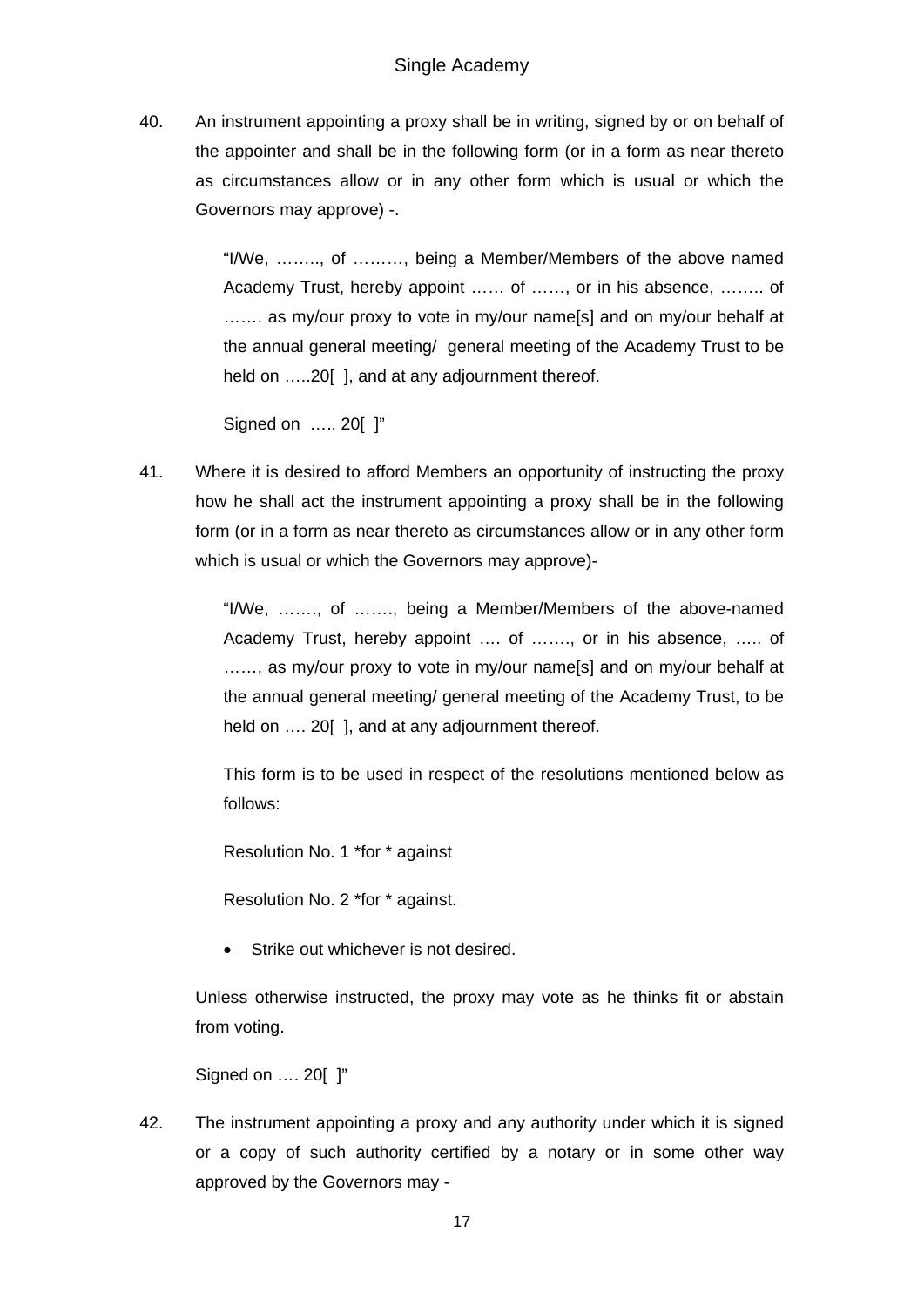(a) be deposited at the office or at such other place within the United Kingdom as is specified in the notice convening the meeting or in any instrument of proxy sent out by the Academy Trust in relation to the meeting not less than 48 hours before the time for holding the meeting or adjourned meeting at which the person named in the instrument proposes to vote, or

(b) in the case of a poll taken more than 48 hours after it is demanded, be deposited as aforesaid after the poll has been demanded and not less than 24 hours before the time appointed for the taking of the poll;

(c)where the poll is not taken forthwith but is taken not more than 48 hours after it was demanded, be delivered at the meeting at which the poll was demanded to the chairman or to the Secretary or to any Governor;

and an instrument of proxy which is not deposited or delivered in a manner so permitted shall be invalid.

- 43. A vote given or poll demanded by proxy or by the duly authorised representative of a corporation shall be valid notwithstanding the previous determination of the authority of the person voting or demanding a poll unless notice of the determination was received by the Academy Trust at the office or at such other place at which the instrument of proxy was duly deposited before the commencement of the meeting or adjourned meeting at which the vote given or the poll demanded or (or in the case of a poll taken otherwise than on the same day as the meeting or adjourned meeting) the time appointed for taking the poll.
- 44. Any organisation which is a Member of the Academy Trust may by resolution of its board of directors or other governing body authorise such person as it thinks fit to act as its representative at any meeting of the Academy Trust, and the person so authorised shall be entitled to exercise the same powers on behalf of the organisation which he represents as that organisation could exercise if it were an individual Member of the Academy Trust.

# **GOVERNORS**

45. The number of Governors shall be not less than three but (unless otherwise determined by ordinary resolution) shall not be subject to any maximum.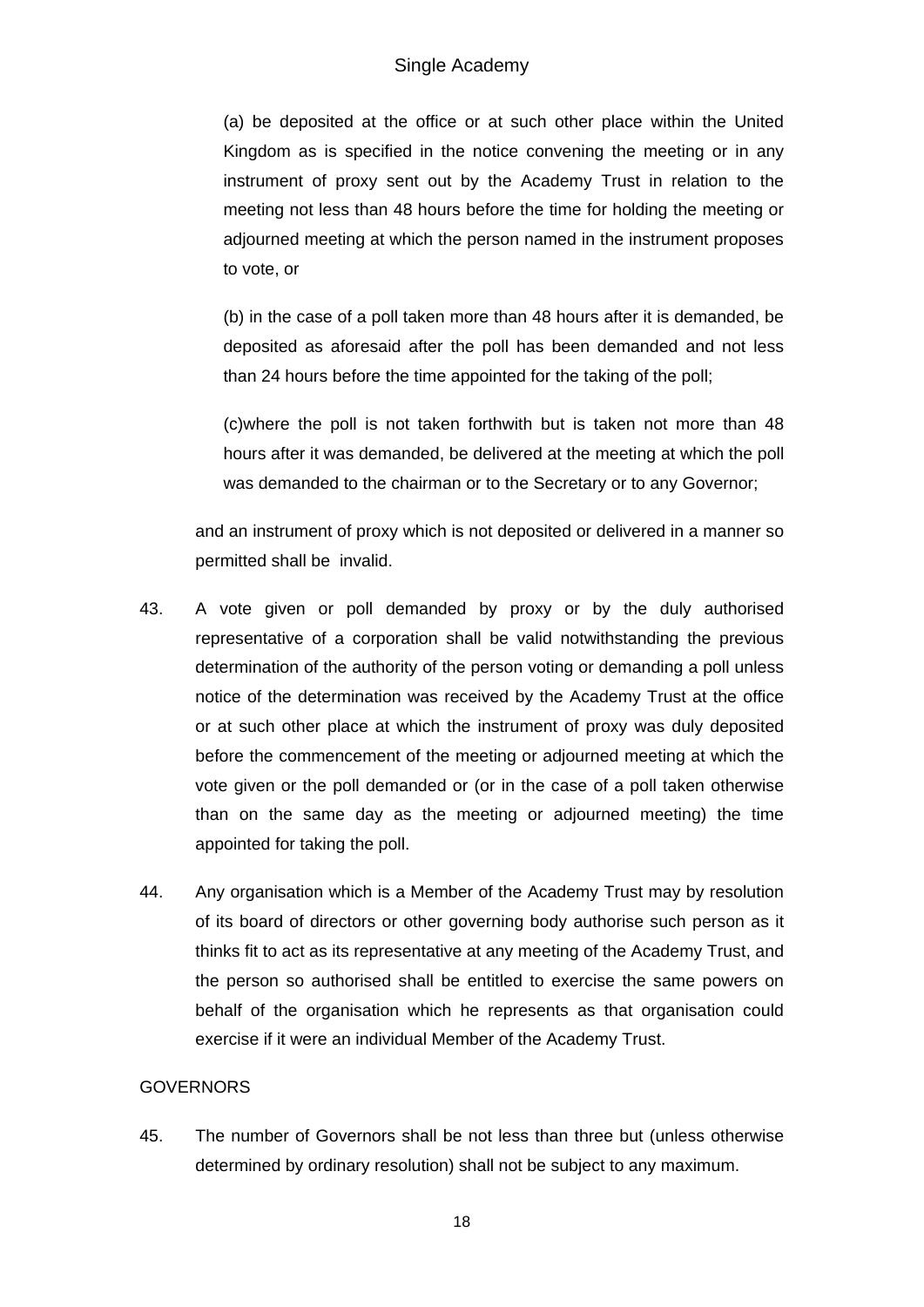- 46. Subject to Articles 48-49 and 64, the Academy Trust shall have the following Governors:
	- a. up to 8 Governors, appointed under Article 50;
	- b. up to 6 Parent Governors appointed under Articles 53-58 subject to there always being a minimum of 2;
	- c. up to 4 Staff Governors elected in accordance with Articles 58A and 58B and , subject to Article 50A;
	- d. the Principal;
	- e. any Additional Governors, if appointed under Article 62, 62A or 68A; and
	- f. any Further Governors, if appointed under Article 63 or Article 68A.
- 46A. Except in relation to Additional and Further Governors, each Governor must be a Member or must have agreed in writing to become a Member (following an invitation by the other Governors to become a Governor) and must become one without delay save that this Article does not apply to Governors co-opted under Article 59 unless such co-opted Governors are invited to become a Member.
- 47. The Academy Trust may also have any Co-opted Governor appointed under Article 59.
- 48. The first Governors shall be those persons named in the statement delivered pursuant to sections 9 and 12 of the Companies Act 2006.
- 48A. The governors of the Predecessor School as at the date immediately prior to the Conversion Date, excluding the governors appointed by the LA, shall be Governors as of the Conversion Date and shall serve their remaining terms of office as if they were still governors of the Predecessor School. Those Parent Governors and elected Staff Governors, if any, who were governors of the Predecessor School as at the Conversion Date shall be deemed to be elected for the purposes of these Articles.
- 49. Future Governors shall be appointed or elected, as the case may be, under these Articles. Where it is not possible for such a Governor to be appointed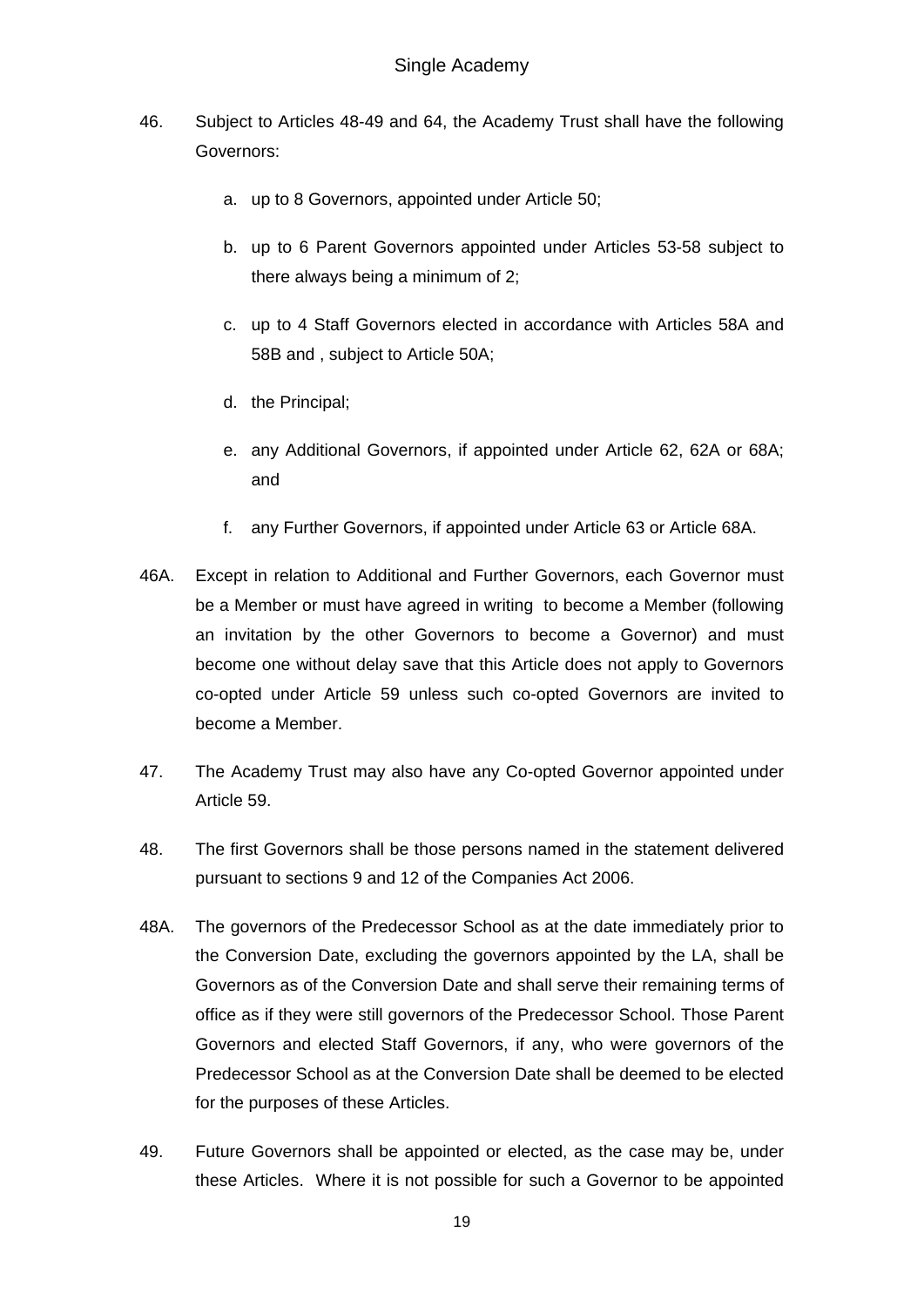or elected due to the fact that an Academy has not yet been established or the Principal has not been appointed, then the relevant Article or part thereof shall not apply.

## APPOINTMENT OF GOVERNORS

- 50. The Members may appoint up to 8 Governors, subject to Article 50A.
- 50A. The total number of Governors who are employees of the Academy Trust (including the Principal) must not exceed one third of the total number of Governors.
- 51. Not Used
- 52. The Principal shall be treated for all purposes as being an ex officio Governor.
- 53. Subject to Article 57, the Parent Governor(s) shall be elected by parents of registered pupils at the Academy. A Parent Governor must be a parent of a pupil at the Academy at the time when he is elected.
- 54. The Governing Body shall make all necessary arrangements for, and determine all other matters relating to, an election of Parent Governors, including any question of whether a person is a parent of a registered pupil at the Academy. Any election of Parent Governors which is contested shall be held by secret ballot.
- 55. The arrangements made for the election of a Parent Governor shall provide for every person who is entitled to vote in the election to have an opportunity to do so by post or, if he prefers, by having his ballot paper returned to the Academy Trust by a registered pupil at the Academy.
- 56. Where a vacancy for a Parent Governor is required to be filled by election, the Governing Body shall take such steps as are reasonably practical to secure that every person who is known to them to be a parent of a registered pupil at the Academy is informed of the vacancy and that it is required to be filled by election, informed that he is entitled to stand as a candidate, and vote at the election, and given an opportunity to do so.
- 57. The number of Parent Governors required shall be made up by Parent Governors appointed by the Governing Body if the number of parents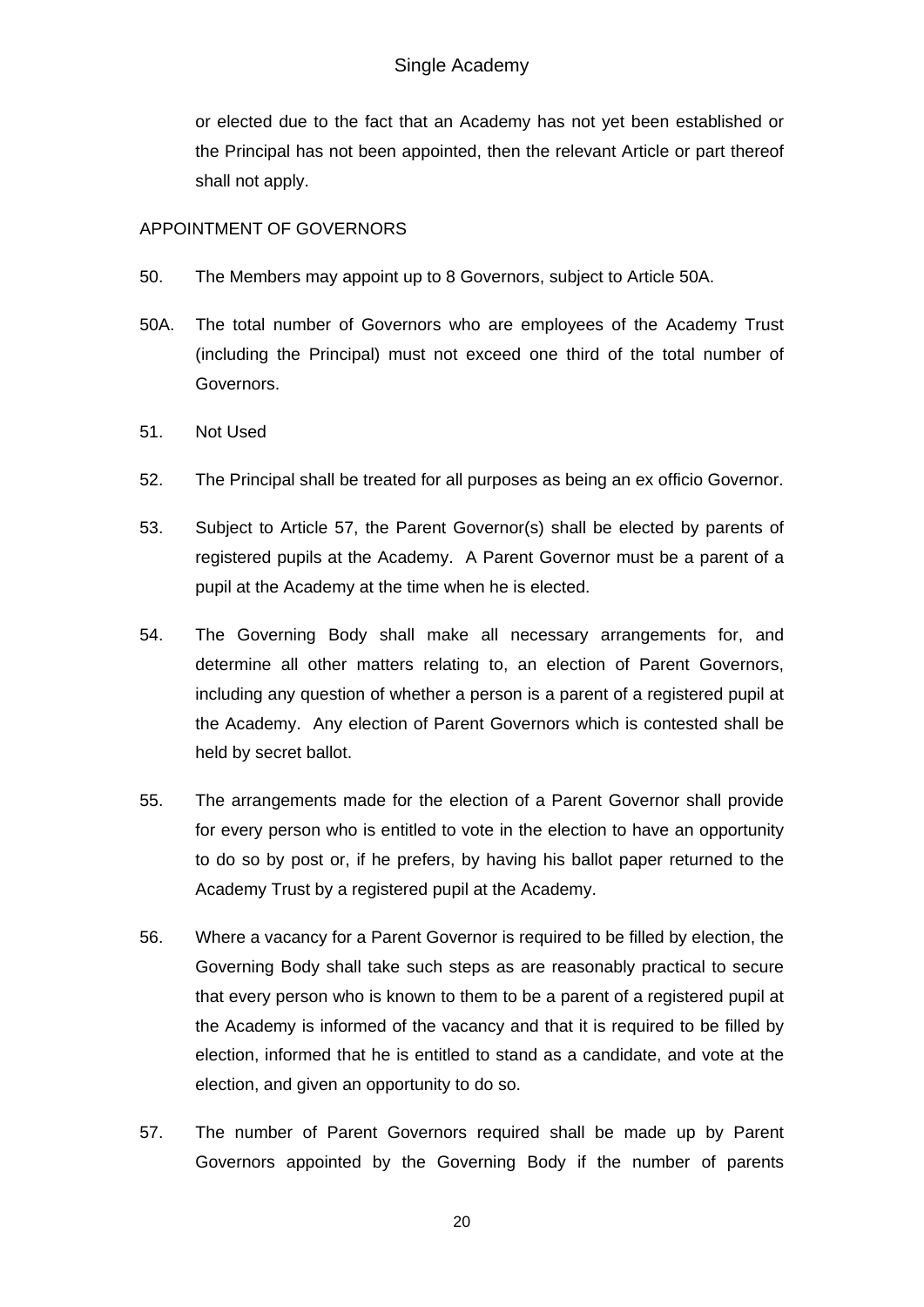standing for election is less than the number of vacancies.

- 58. In appointing a Parent Governor the Governing Body shall appoint a person who is the parent of a registered pupil at the Academy; or where it is not reasonably practical to do so, a person who is the parent of a child of compulsory school age.
- 58A. The Staff Governors shall be elected by staff members at the Academy. A Staff Governor must be a staff member at the time when he is elected. If a Staff Governor ceases to be a staff member then he shall be deemed to have resigned and shall cease to be a Governor.
- 58B. The Governors shall make all necessary arrangements for, and determine all other matters relating to, an election of the Staff Governors, including any question of whether a person is a staff member. Any election of Staff Governors which is contested shall be held by secret ballot.

## CO-OPTED GOVERNORS

59. The Governors may appoint up to 3 Co-opted Governors. A 'Co-opted Governor' means a person who is appointed to be a Governor by being Coopted by Governors who have not themselves been so appointed. The Governors may not co-opt an employee of the Academy Trust as a Co-opted Governor if the number of Governors who are employed by the Academy Trust (including the Principal) would thereby exceed one third of the total number of Governors.

# APPOINTMENT OF ADDITIONAL GOVERNORS

- 60. The Secretary of State may give a warning notice to the Governors where he is satisfied
	- i) that the standards of performance of pupils at the Academy are unacceptably low, or
	- ii) that there has been a serious breakdown in the way the Academy is managed or governed, or
	- iii) that the safety of pupils or staff of the Academy is threatened (whether by a breakdown of discipline or otherwise).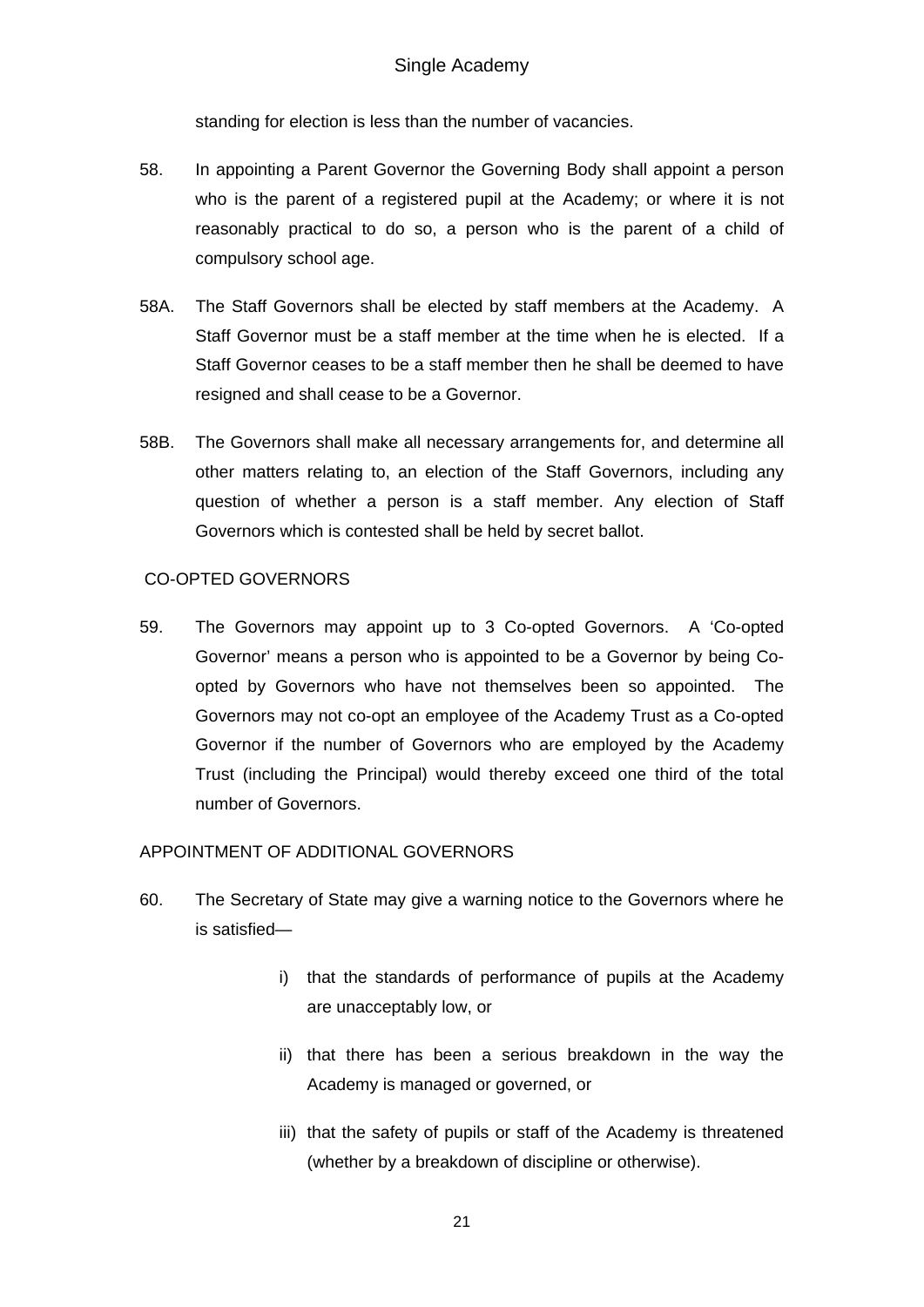61. For the purposes of Article 60 a 'warning notice' is a notice in writing by the Secretary of State to the Academy Trust delivered to the Office setting out—

a) the matters referred to in Article 60;

b) the action which he requires the Governors to take in order to remedy those matters; and

c) the period within which that action is to be taken by the Governors ('the compliance period').

62. The Secretary of State may appoint such Additional Governors as he thinks fit if the Secretary of State has:

a) given the Governors a warning notice in accordance with Article 60 ; and

b) the Governors have failed to comply, or secure compliance, with the notice to the Secretary of State's satisfaction within the compliance period.

- 62A. The Secretary of State may also appoint such Additional Governors where following an Inspection by the Chief Inspector in accordance with the Education Act 2005 (an "Inspection") the Academy Trust receives an Ofsted grading (being a grade referred to in The Framework for School Inspection or any modification or replacement of that document for the time being in force) which amounts to a drop, either from one Inspection to the next Inspection or between any two Inspections carried out within a 5 year period, of two Ofsted grades. For the purposes of the foregoing the grade received by the Predecessor School shall be regarded as the grade received by the Academy.
- 63. The Secretary of State may also appoint such Further Governors as he thinks fit if a Special Measures Termination Event (as defined in the Funding Agreement) occurs in respect of the Academy.
- 64. Within 5 days of the Secretary of State appointing any Additional or Further Governors in accordance with Articles 62, 62A or 63, any Governors appointed under Article 50 and holding office immediately preceding the appointment of such Governors, shall resign immediately and the Members' power to appoint Governors under Article 50 shall remain suspended until the Secretary of State removes one or more of the Additional or Further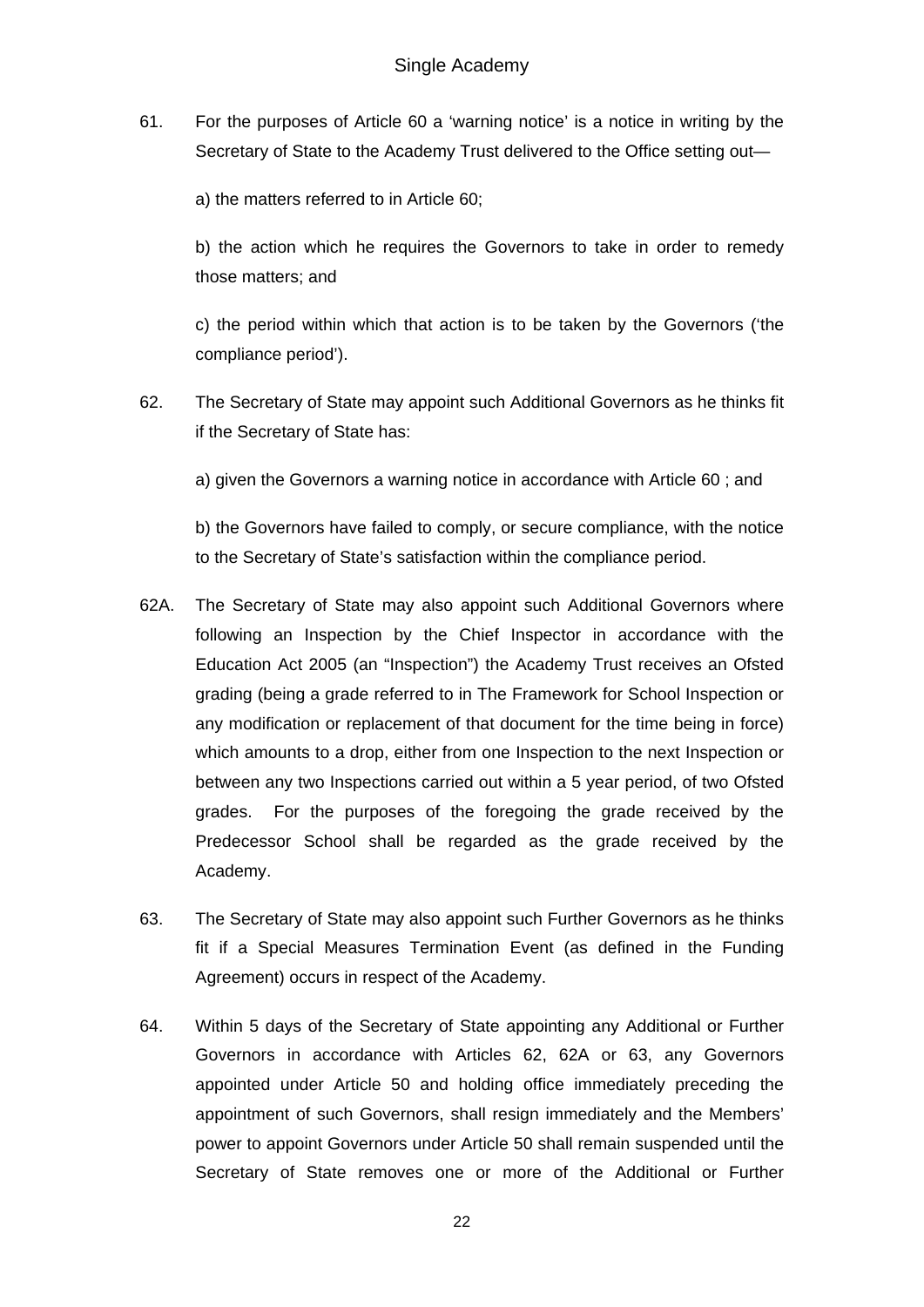## Governors.

## TERM OF OFFICE

65. The term of office for any Governor shall be 4 years, save that:

a) this time limit shall not apply to the Principal;

b) a Staff Governor shall only hold office for so long as he continues to be employed as a teacher or member of support staff as the case may be; and

c) the term of office may be shorter than 4 years for any Governor other than a Parent Governor if the Members determine this at the time of appointment of such a Governor.

Subject to remaining eligible to be a particular type of Governor, any Governor may be re-appointed or re-elected.

## RESIGNATION AND REMOVAL

- 66. A Governor shall cease to hold office if he resigns his office by notice to the Academy Trust (but only if at least three Governors will remain in office when the notice of resignation is to take effect).
- 67. A Governor shall cease to hold office if:

a) he is removed by the person or persons who appointed him. This Article does not apply in respect of a Parent Governor; and/or

b) he is a Staff Governor and ceases to be employed as a teacher or member of support staff.

- 67A. A Governor, excluding an Additional Governor or a Further Governor, shall cease to hold office if he ceases to be a Member.
- 68. Where a Governor resigns his office or is removed from office, the Governor or, where he is removed from office, those removing him, shall give written notice thereof to the Secretary.
- 68A. Where an Additional or Further Governor appointed pursuant to Articles 62, 62A or 63 ceases to hold office as a Governor for any reason, other than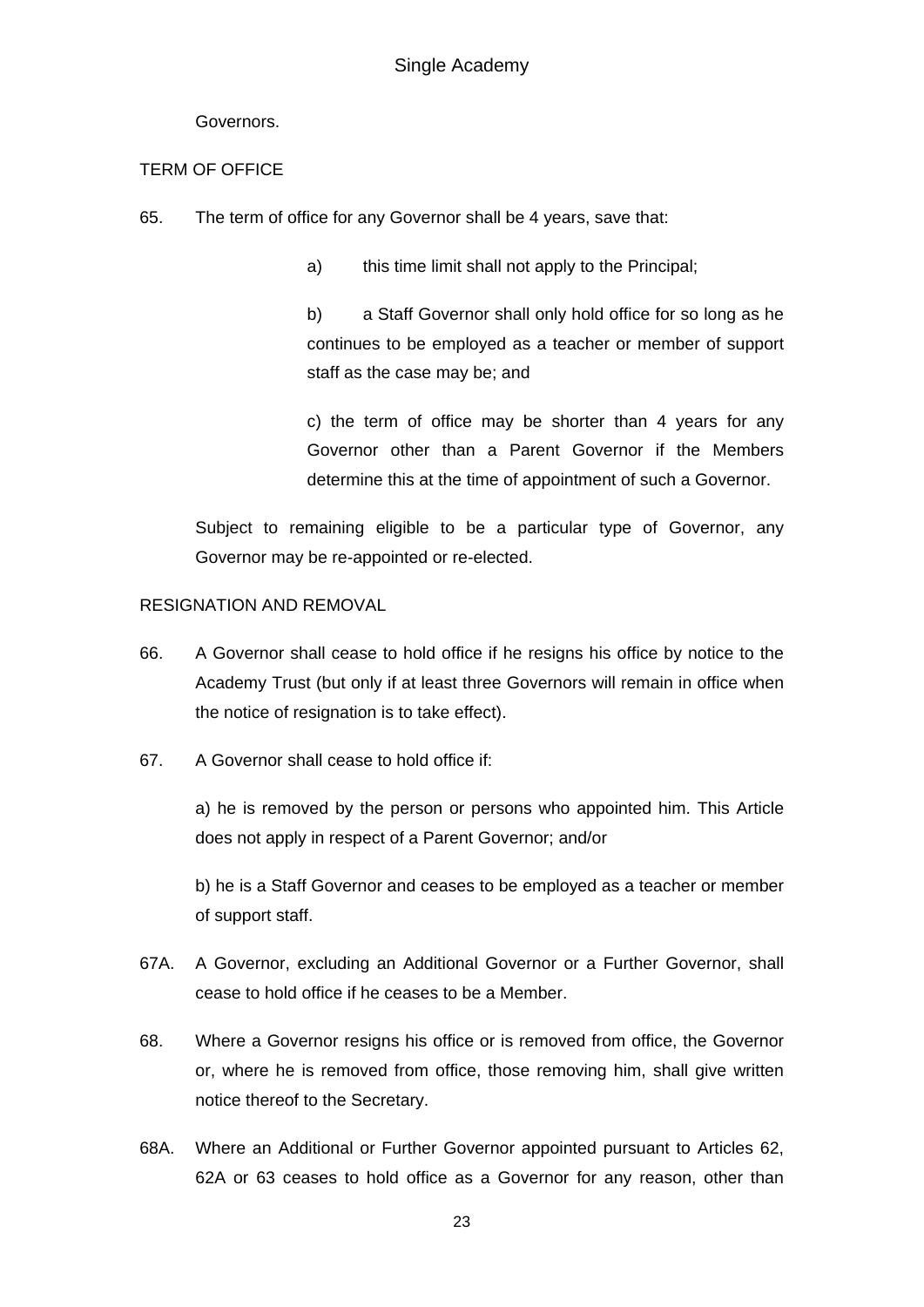being removed by the Secretary of State, the Secretary of State shall be entitled to appoint an Additional or Further Governor in his place.

# DISQUALIFICATION OF GOVERNORS

- 69. No person shall be qualified to be a Governor unless he is aged 18 or over at the date of his election or appointment. No current pupil of the Academy shall be a Governor.
- 70. A Governor shall cease to hold office if he becomes incapable by reason of mental disorder, illness or injury of managing or administering his own affairs.
- 71. A Governor shall cease to hold office if he is absent without the permission of the Governors from all their meetings held within a period of six months and the Governors resolve that his office be vacated.
- 72. A person shall be disqualified from holding or continuing to hold office as a Governor if—

 a) his estate has been sequestrated and the sequestration has not been discharged, annulled or reduced; or

b) he is the subject of a bankruptcy restrictions order or an interim order.

- 73. A person shall be disqualified from holding or continuing to hold office as a Governor at any time when he is subject to a disqualification order or a disqualification undertaking under the Company Directors Disqualification Act 1986 or to an order made under section 429(2)(b) of the Insolvency Act 1986 (failure to pay under county court administration order).
- 74. A Governor shall cease to hold office if he ceases to be a Governor by virtue of any provision in the Companies Act 2006 or is disqualified from acting as a trustee by virtue of section 72 of the Charities Act 1993 (or any statutory reenactment or modification of that provision).
- 75. A person shall be disqualified from holding or continuing to hold office as a Governor if he has been removed from the office of charity trustee or trustee for a charity by an order made by the Charity Commission or the High Court on the grounds of any misconduct or mismanagement in the administration of the charity for which he was responsible or to which he was privy, or which he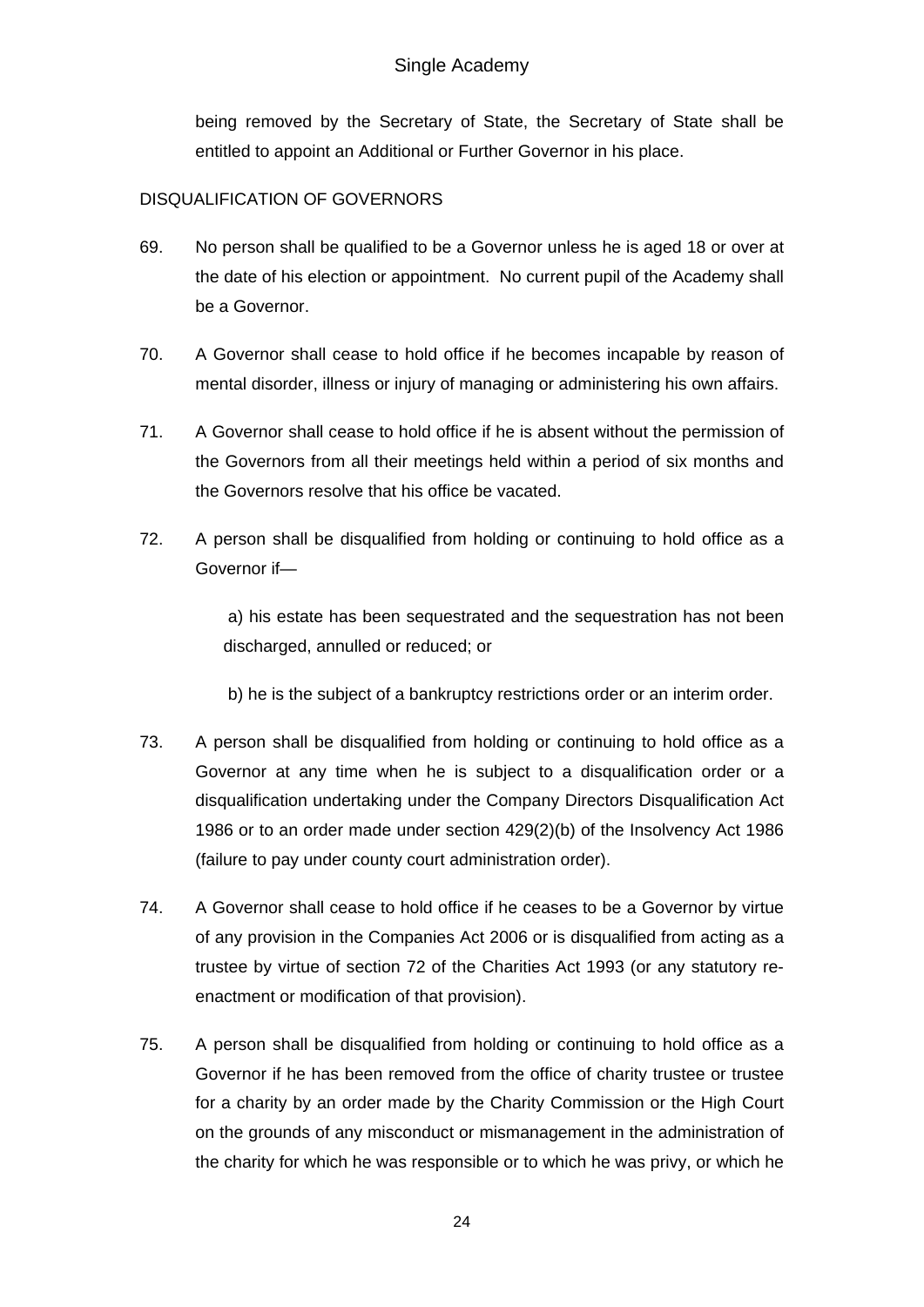by his conduct contributed to or facilitated.

76. A person shall be disqualified from holding or from continuing to hold office as a Governor at any time when he is:

> a) included in the list kept by the Secretary of State under section 1 of the Protection of Children Act 1999; or

> b) disqualified from working with children in accordance with Section 35 of the Criminal Justice and Court Services Act 2000; or

> c) barred from regulated activity relating to children (within the meaning of section 3(2) of the Safeguarding Vulnerable Groups Act 2006)

- 77. A person shall be disqualified from holding or continuing to hold office as a Governor if he is a person in respect of whom a direction has been made under section 142 of the Education Act 2002 or is subject to any prohibition or restriction which takes effect as if contained in such a direction.
- 78. A person shall be disqualified from holding or continuing to hold office as a Governor where he has, at any time, been convicted of any criminal offence, excluding any that have been spent under the Rehabilitation of Offenders Act 1974 as amended, and excluding any offence for which the maximum sentence is a fine or a lesser sentence except where a person has been convicted of any offence which falls under section 72 of the Charities Act 1993.
- 79. Except in the case of a Governor who at the date immediately prior to the Conversion Date:
	- (i) was a governor of the predecessor school; and
	- (ii) had the necessary criminal records bureau checks for the purposes of being a governor at the predecessor school,

after the Academy has opened, a person shall be disqualified from holding or continuing to hold office as a Governor if he has not provided to the chairman of the Governors, by the date of the Governor's appointment or as soon as is practicable thereafter, a criminal records certificate at an enhanced disclosure level under section 113B of the Police Act 1997. In the event that the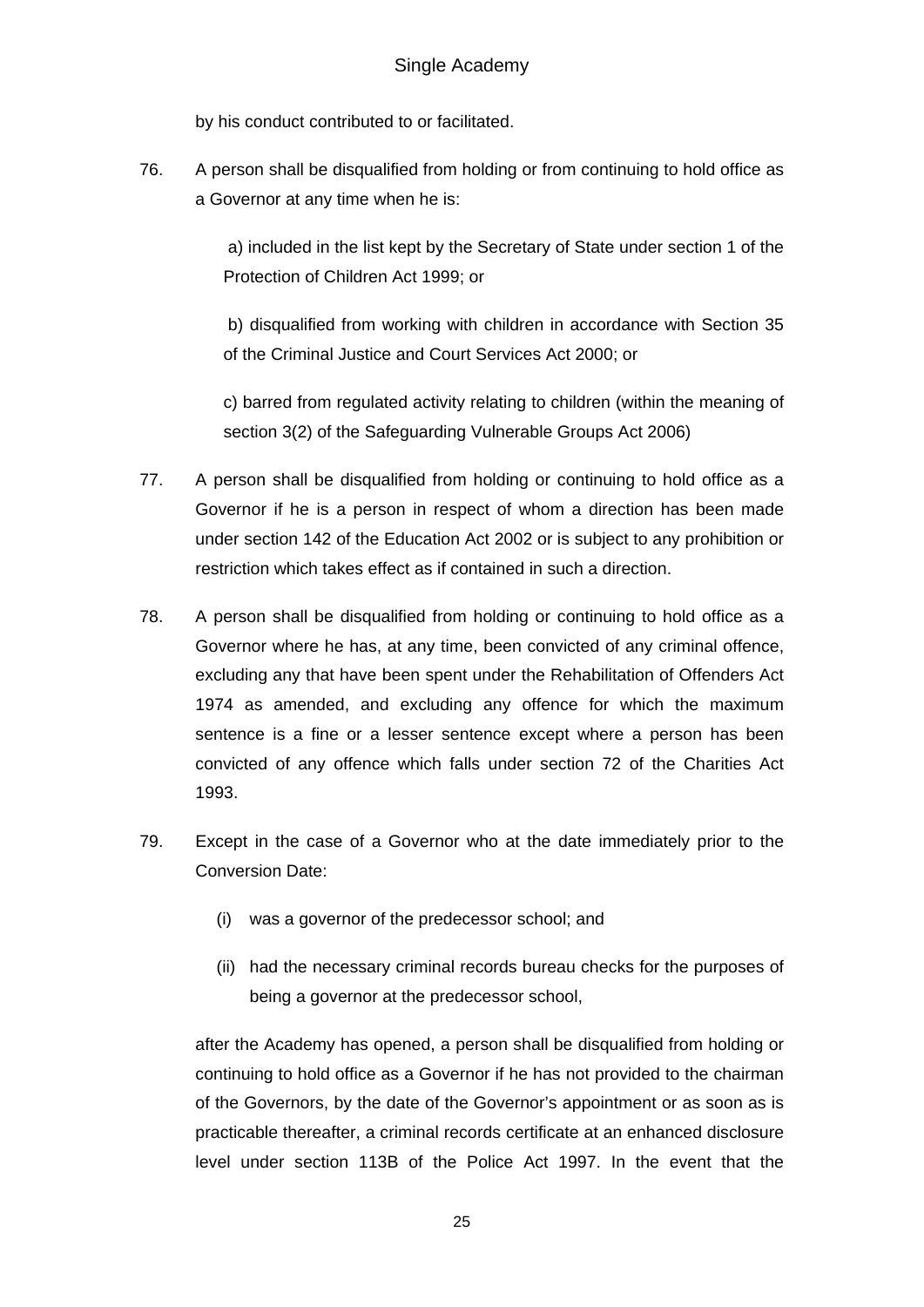certificate discloses any information which would in the opinion of either the chairman or the Principal confirm their unsuitability to work with children that person shall be disqualified. If a dispute arises as to whether a person shall be disqualified, a referral shall be made to the Secretary of State to determine the matter. The determination of the Secretary of State shall be final.

- 80. Where, by virtue of these Articles a person becomes disqualified from holding, or continuing to hold office as a Governor; and he is, or is proposed, to become such a Governor, he shall upon becoming so disqualified give written notice of that fact to the Secretary.
- 81. Articles 69 to 80 and Articles 98-99 also apply to any member of any committee of the Governors who is not a Governor.

### SECRETARY TO THE GOVERNORS

82. The Secretary shall be appointed by the Governors for such term, at such remuneration and upon such conditions as they may think fit; and any Secretary so appointed may be removed by them. The Secretary shall not be a Governor or a Principal. Notwithstanding this Article, the Governors may, where the Secretary fails to attend a meeting of theirs, appoint any one of their number or any other person to act as Secretary for the purposes of that meeting.

### CHAIRMAN AND VICE-CHAIRMAN OF THE GOVERNORS

- 83. The Governors shall each school year, at their first meeting in that year, elect a chairman and a vice-chairman from among their number. A Governor who is employed by the Academy Trust shall not be eligible for election as chairman or vice-chairman.
- 84. Subject to Article 85, the chairman or vice-chairman shall hold office as such until his successor has been elected in accordance with Article 86.
- 85. The chairman or vice-chairman may at any time resign his office by giving notice in writing to the Secretary. The chairman or vice-chairman shall cease to hold office if—

a) he ceases to be a Governor;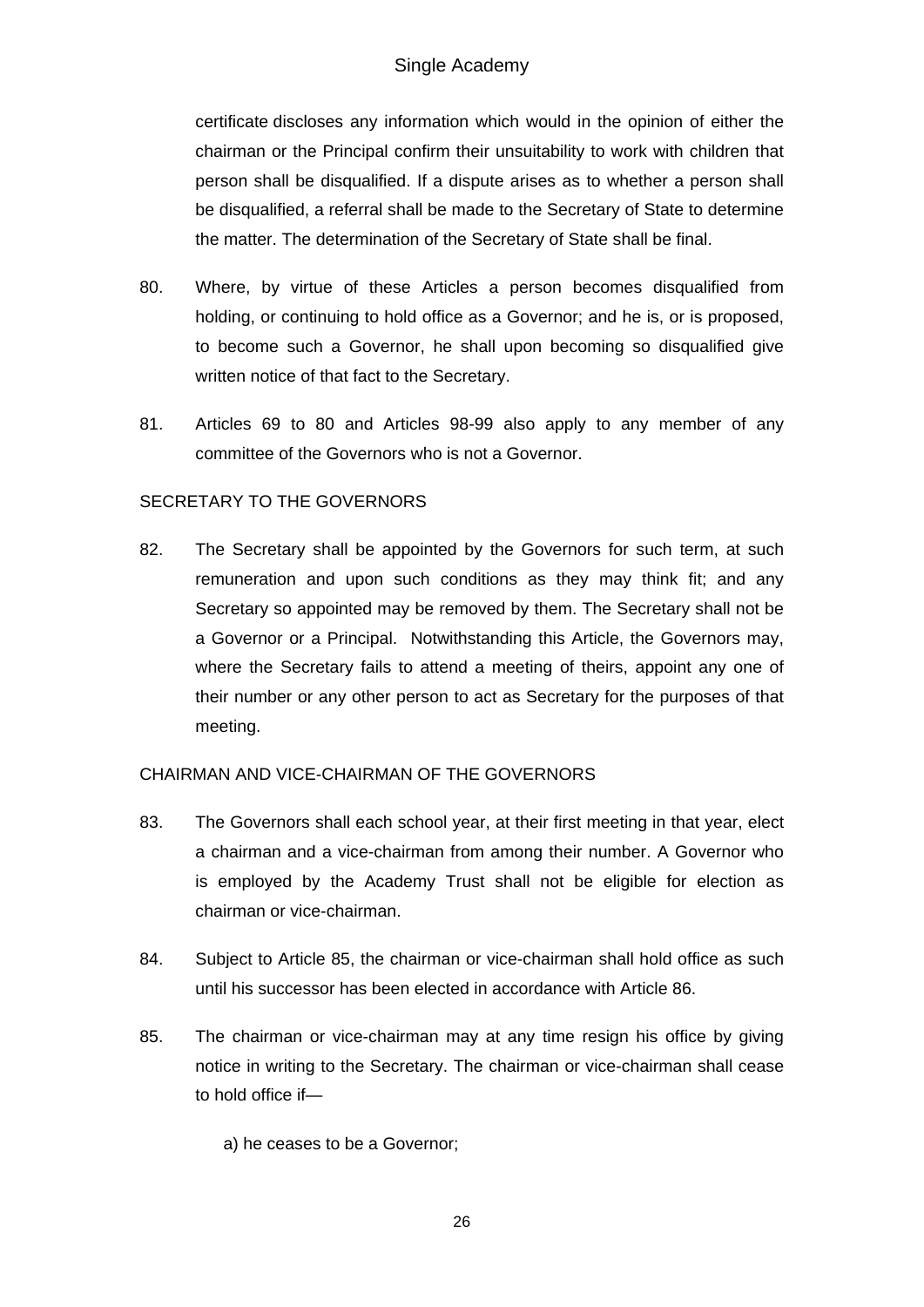b) he is employed by the Academy Trust;

c) he is removed from office in accordance with these Articles; or

d) in the case of the vice-chairman, he is elected in accordance with these Articles to fill a vacancy in the office of chairman.

- 86. Where by reason of any of the matters referred to in Article 85, a vacancy arises in the office of chairman or vice-chairman, the Governors shall at their next meeting elect one of their number to fill that vacancy.
- 87. Where the chairman is absent from any meeting or there is at the time a vacancy in the office of the chairman, the vice-chairman shall act as the chair for the purposes of the meeting.
- 88. Where in the circumstances referred to in Article 87 the vice-chairman is also absent from the meeting or there is at the time a vacancy in the office of vicechairman, the Governors shall elect one of their number to act as a chairman for the purposes of that meeting, provided that the Governor elected shall not be a person who is employed by the Academy Trust.
- 89. The Secretary shall act as chairman during that part of any meeting at which the chairman is elected.
- 90. Any election of the chairman or vice-chairman which is contested shall be held by secret ballot.
- 91. The Governors may remove the chairman or vice-chairman from office in accordance with these Articles.
- 92. A resolution to remove the chairman or vice-chairman from office which is passed at a meeting of the Governors shall not have effect unless—

 a) it is confirmed by a resolution passed at a second meeting of the Governors held not less than fourteen days after the first meeting; and

 b) the matter of the chairman's or vice-chairman's removal from office is specified as an item of business on the agenda for each of those meetings.

93. Before the Governors resolve at the relevant meeting on whether to confirm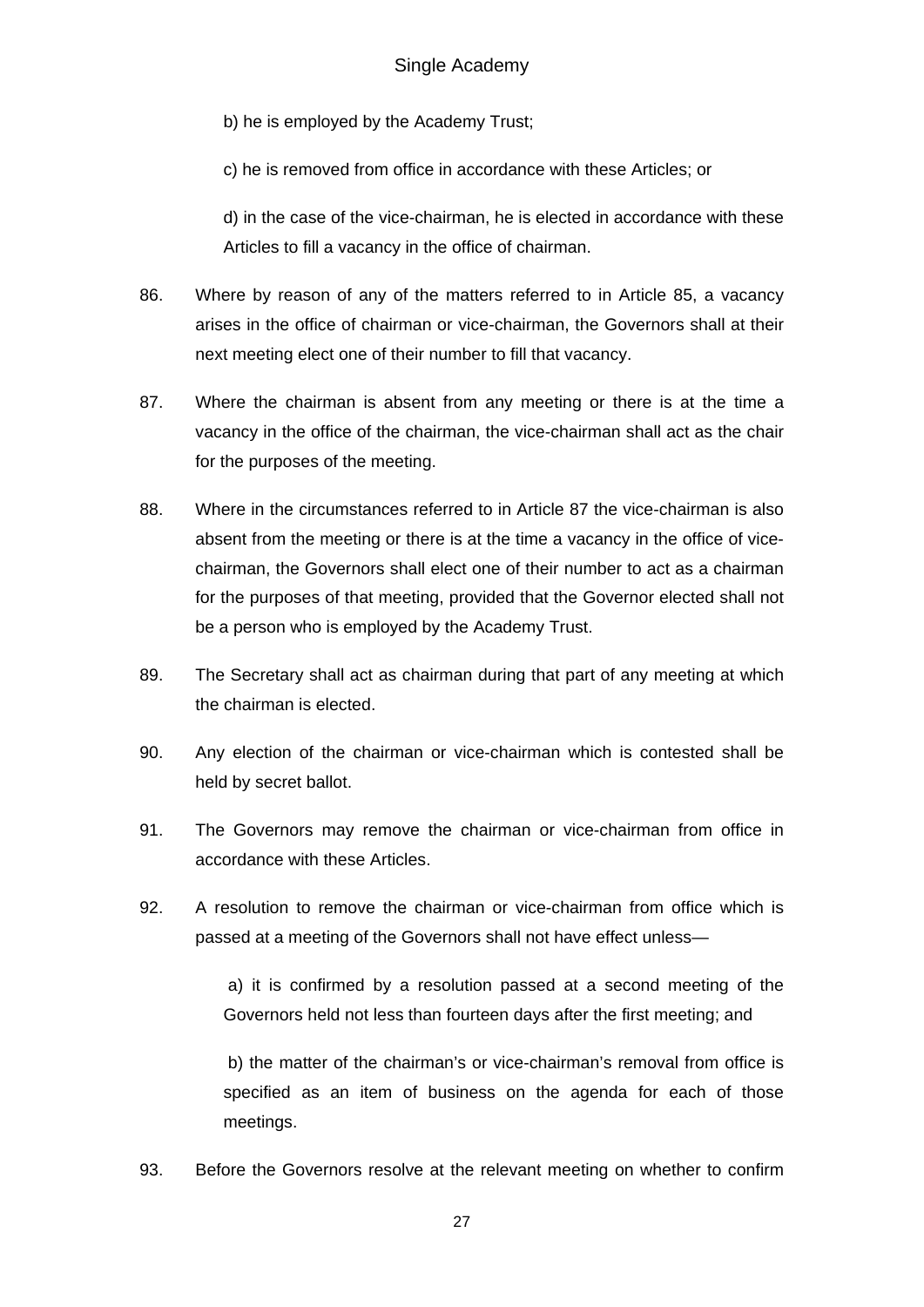the resolution to remove the chairman or vice-chairman from office, the Governor or Governors proposing his removal shall at that meeting state their reasons for doing so and the chairman or vice-chairman shall be given an opportunity to make a statement in response.

## POWERS OF GOVERNORS

- 94. Subject to provisions of the Companies Act 2006, the Articles and to any directions given by special resolution, the business of the Academy Trust shall be managed by the Governors who may exercise all the powers of the Academy Trust. No alteration of the Articles and no such direction shall invalidate any prior act of the Governors which would have been valid if that alteration had not been made or that direction had not been given. The powers given by this Article shall not be limited by any special power given to the Governors by the Articles and a meeting of Governors at which a quorum is present may exercise all the powers exercisable by the Governors.
- 95. In addition to all powers hereby expressly conferred upon them and without detracting from the generality of their powers under the Articles the Governors shall have the following powers, namely:

 a) to expend the funds of the Academy Trust in such manner as they shall consider most beneficial for the achievement of the Objects and to invest in the name of the Academy Trust such part of the funds as they may see fit and to direct the sale or transposition of any such investments and to expend the proceeds of any such sale in furtherance of the Objects; and

- b) to enter into contracts on behalf of the Academy Trust.
- 96. In the exercise of their powers and functions, the Governors may consider any advice given by the Principal and any other executive officer.
- 97. Any bank account in which any money of the Academy Trust is deposited shall be operated by the Governors in the name of the Academy Trust. All cheques and orders for the payment of money from such an account shall be signed by at least two signatories authorised by the Governors.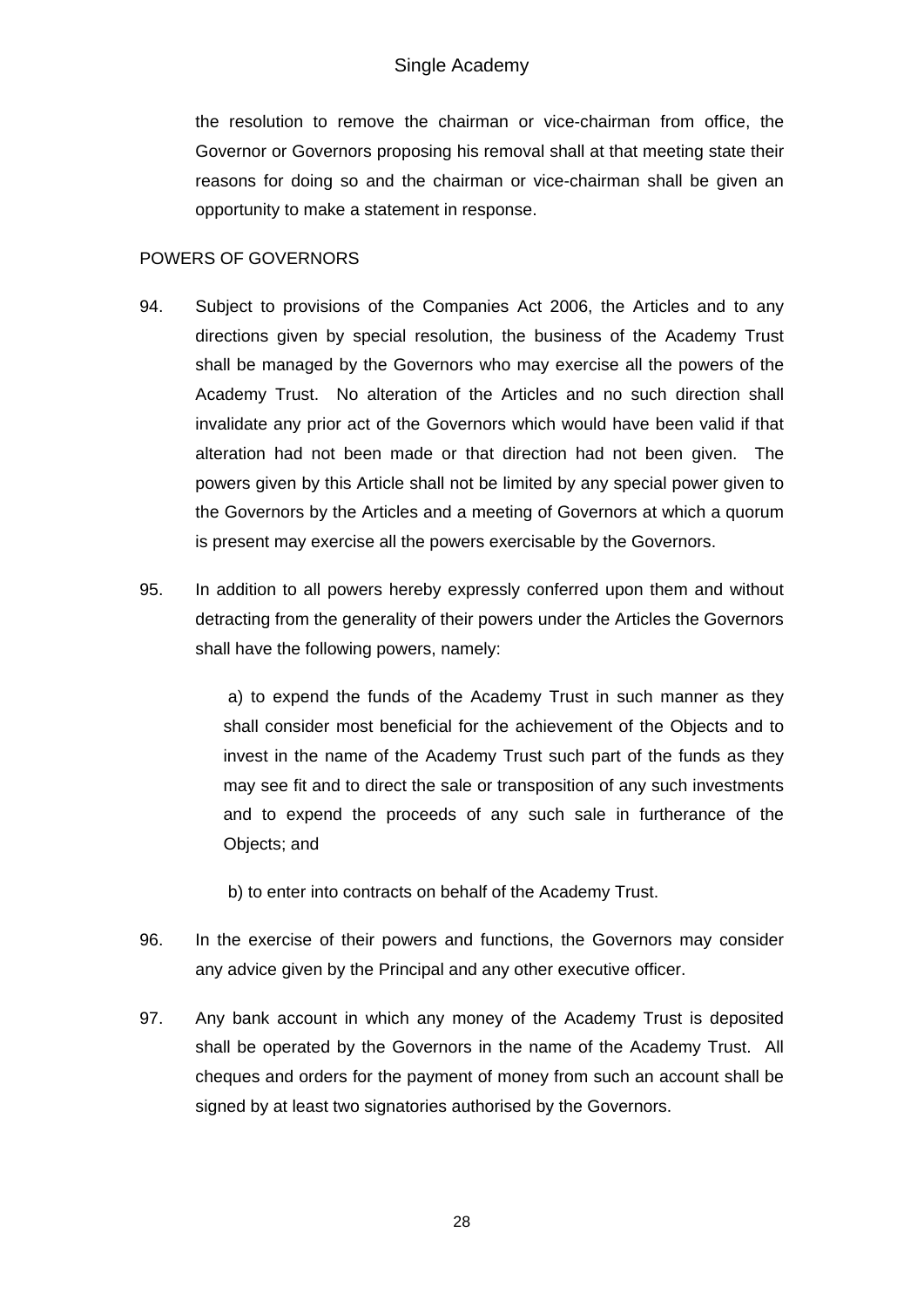### CONFLICTS OF INTEREST

- 98. Any Governor who has or can have any direct or indirect duty or personal interest (including but not limited to any Personal Financial Interest) which conflicts or may conflict with his duties as a Governor shall disclose that fact to the Governors as soon as he becomes aware of it. A Governor must absent himself from any discussions of the Governors in which it is possible that a conflict will arise between his duty to act solely in the interests of the Academy Trust and any duty or personal interest (including but not limited to any Personal Financial Interest).
- 99. For the purpose of Article 98, a Governor has a Personal Financial Interest in the employment or remuneration of, or the provision of any other benefit to, that Governor as permitted by and as defined by Articles 6.5-6.9.

### THE MINUTES

100. The minutes of the proceedings of a meeting of the Governors shall be drawn up and entered into a book kept for the purpose by the person acting as Secretary for the purposes of the meeting; and shall be signed (subject to the approval of the Governors) at the same or next subsequent meeting by the person acting as chairman thereof. The minutes shall include a record of:

a) all appointments of officers made by the Governors; and

 b) all proceedings at meetings of the Academy Trust and of the Governors and of committees of Governors including the names of the Governors present at each such meeting.

### **COMMITTEES**

101. Subject to these Articles, the Governors may establish any committee. Subject to these Articles, the constitution, membership and proceedings of any committee shall be determined by the Governors. The establishment, terms of reference, constitution and membership of any committee of the Governors shall be reviewed at least once in every twelve months. The membership of any committee of the Governors may include persons who are not Governors, provided that a majority of members of any such committee shall be Governors. The Governors may determine that some or all of the members of a committee who are not Governors shall be entitled to vote in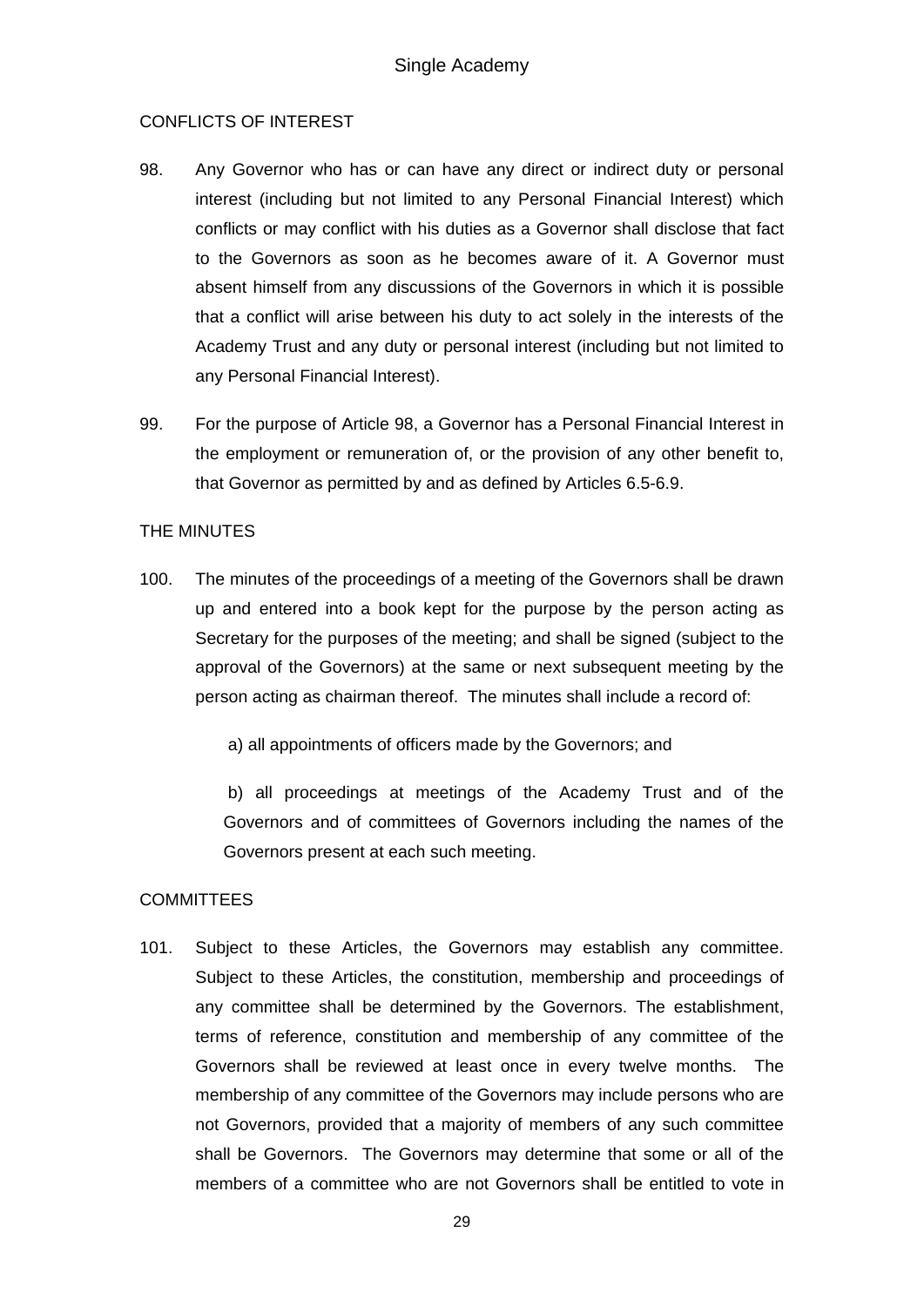any proceedings of the committee. No vote on any matter shall be taken at a meeting of a committee of the Governors unless the majority of members of the committee present are Governors.

### DELEGATION

- 102. The Governors may delegate to any Governor, committee, the Principal or any other holder of an executive office, such of their powers or functions as they consider desirable to be exercised by them. Any such delegation may be made subject to any conditions the Governors may impose and may be revoked or altered.
- 103. Where any power or function of the Governors is exercised by any committee, any Governor, Principal or any other holder of an executive office, that person or committee shall report to the Governors in respect of any action taken or decision made with respect to the exercise of that power or function at the meeting of the Governors immediately following the taking of the action or the making of the decision.

### PRINCIPAL

104. The Governors shall appoint the Principal. The Governors may delegate such powers and functions as they consider are required by the Principal for the internal organisation, management and control of the Academy (including the implementation of all policies approved by the Governors and for the direction of the teaching and curriculum at the Academy).

### MEETINGS OF THE GOVERNORS

- 105. Subject to these Articles, the Governors may regulate their proceedings as they think fit.
- 106. The Governors shall hold at least three meetings in every school year. Meetings of the Governors shall be convened by the Secretary. In exercising his functions under this Article the Secretary shall comply with any direction—

a) given by the Governors; or

b) given by the chairman of the Governors or, in his absence or where there is a vacancy in the office of chairman, the vice-chairman of the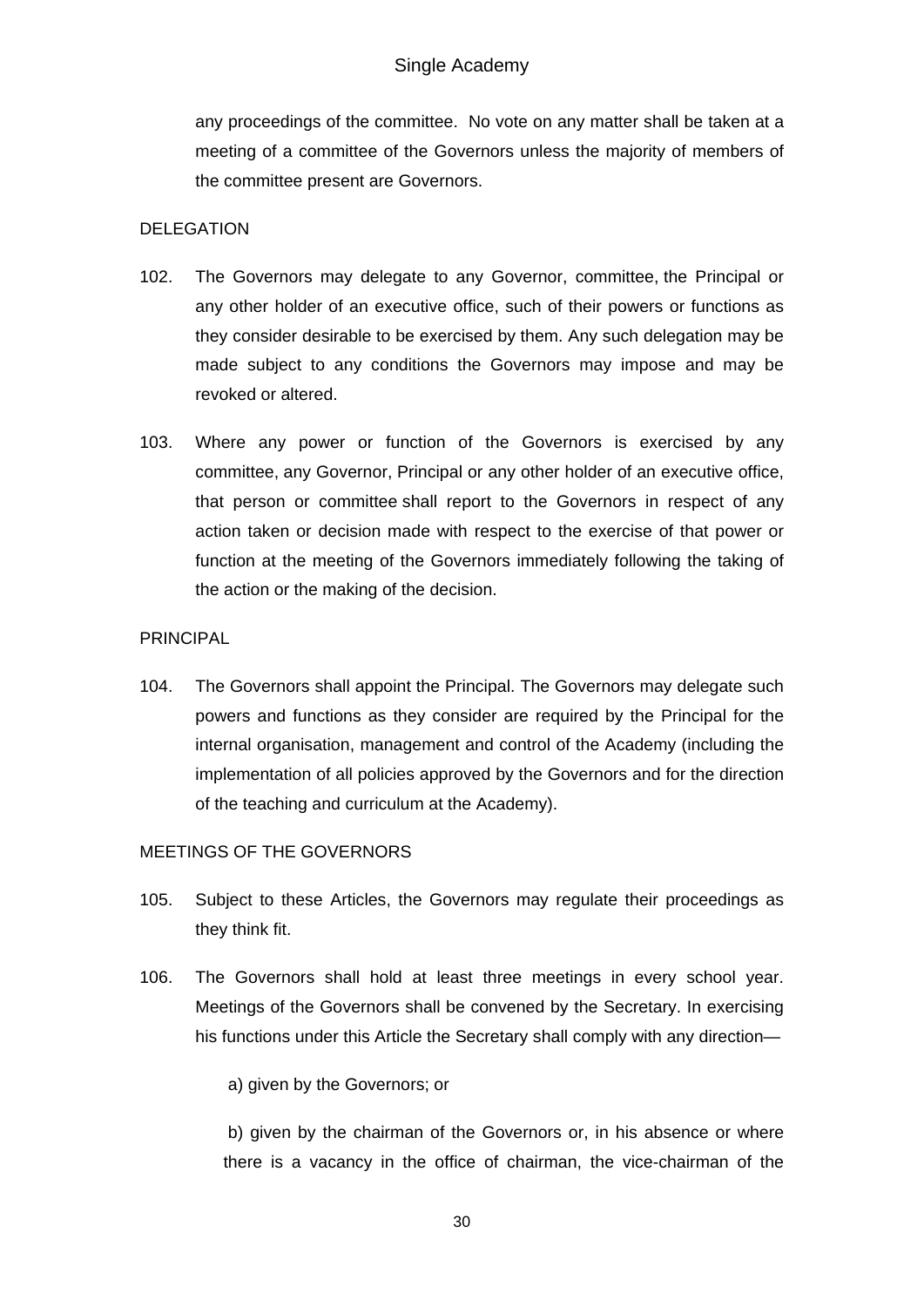Governors, so far as such direction is not inconsistent with any direction given as mentioned in (a).

- 107. Any three Governors may, by notice in writing given to the Secretary, requisition a meeting of the Governors; and it shall be the duty of the Secretary to convene such a meeting as soon as is reasonably practicable.
- 108. Each Governor shall be given at least seven clear days before the date of a meeting –

 a) notice in writing thereof, signed by the Secretary (or sent by the Secretary, in the event of an electronic communication) and sent to each Governor at the address provided by each Governor from time to time; and

b) a copy of the agenda for the meeting;

provided that where the chairman or, in his absence or where there is a vacancy in the office of chairman, the vice-chairman, so determines on the ground that there are matters demanding urgent consideration, it shall be sufficient if the written notice of a meeting, and the copy of the agenda thereof are given within such shorter period as he directs.

- 109. The convening of a meeting and the proceedings conducted thereat shall not be invalidated by reason of any individual not having received written notice of the meeting or a copy of the agenda thereof.
- 110. A resolution to rescind or vary a resolution carried at a previous meeting of the Governors shall not be proposed at a meeting of the Governors unless the consideration of the rescission or variation of the previous resolution is a specific item of business on the agenda for that meeting.
- 111. A meeting of the Governors shall be terminated forthwith if—
	- (a) the Governors so resolve; or
	- (b) the number of Governors present ceases to constitute a quorum for a meeting of the Governors in accordance with Article 114, subject to Article 116.
- 112. Where in accordance with Article 111 a meeting is not held or is terminated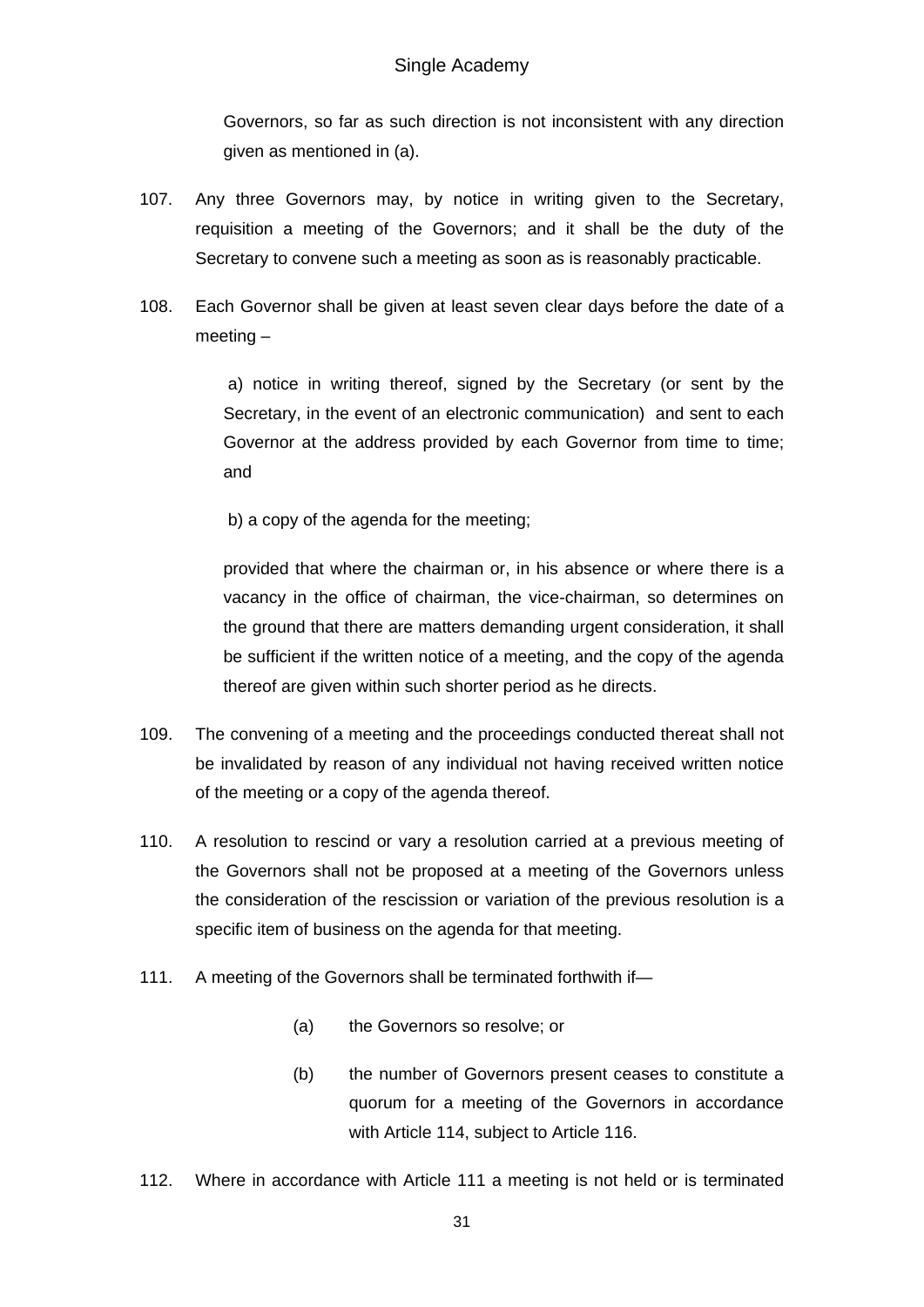before all the matters specified as items of business on the agenda for the meeting have been disposed of, a further meeting shall be convened by the Secretary as soon as is reasonably practicable, but in any event within seven days of the date on which the meeting was originally to be held or was so terminated.

- 113. Where the Governors resolve in accordance with Article 111 to adjourn a meeting before all the items of business on the agenda have been disposed of, the Governors shall before doing so determine the time and date at which a further meeting is to be held for the purposes of completing the consideration of those items, and they shall direct the Secretary to convene a meeting accordingly.
- 114. Subject to Article 116 the quorum for a meeting of the Governors, and any vote on any matter thereat, shall be 50% of the total number of Governors holding office at the date of the meeting save that the minimum quorum shall never be less than three Governors.. If the Secretary of State has appointed Additional or Further Governors then a majority of the quorum must be made up of Additional or Further Governors.
- 115. The Governors may act notwithstanding any vacancies in their number, but, if the numbers of Governors is less than the number fixed as the quorum, the continuing Governors may act only for the purpose of filling vacancies or of calling a general meeting.
- 116. The quorum for the purposes of
	- a. appointing a parent Governor under Article 57;
	- b. any vote on the removal of a Governor in accordance with Article 67;
	- c. any vote on the removal of the chairman of the Governors in accordance with Article 91;

shall be any two-thirds (rounded up to a whole number) of the persons who are at the time Governors entitled to vote on those respective matters.

117. Subject to these Articles, every question to be decided at a meeting of the Governors shall be determined by a majority of the votes of the Governors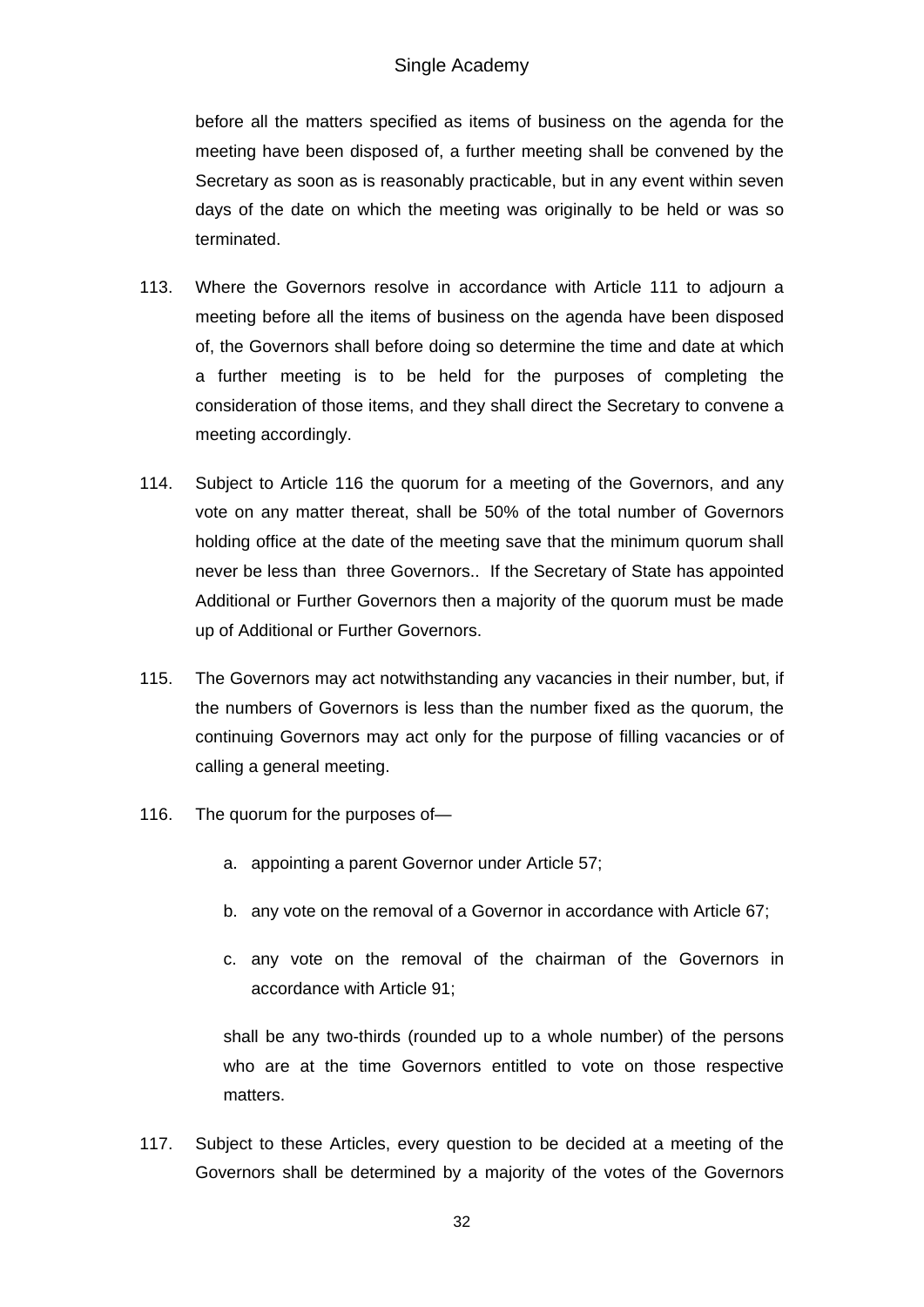present and voting on the question. Every Governor shall have one vote.

- 118. Subject to Article 114-116, where there is an equal division of votes, the chairman of the meeting shall have a casting vote in addition to any other vote he may have.
- 119. The proceedings of the Governors shall not be invalidated by
	- a. any vacancy among their number; or
	- b. any defect in the election, appointment or nomination of any Governor.
- 120. A resolution in writing, signed by all the Governors entitled to receive notice of and vote at a meeting of Governors or of a committee of Governors, shall be valid and effective as if it had been passed at a meeting of Governors or (as the case may be) a committee of Governors duly convened and held. Such a resolution may consist of several documents in the same form, each signed by one or more of the Governors.
- 121. Subject to Article 122, the Governors shall ensure that a copy of:
	- a. the agenda for every meeting of the Governors;
	- b. the draft minutes of every such meeting, if they have been approved by the person acting as chairman of that meeting;
	- c. the signed minutes of every such meeting; and
	- d. any report, document or other paper considered at any such meeting,

are, as soon as is reasonably practicable, made available at the Academy to persons wishing to inspect them.

122. There may be excluded from any item required to be made available in pursuance of Article 121, any material relating to—

> a. a named teacher or other person employed, or proposed to be employed, at the Academy;

- b. a named pupil at, or candidate for admission to, the Academy; and
- c. any matter which, by reason of its nature, the Governors are satisfied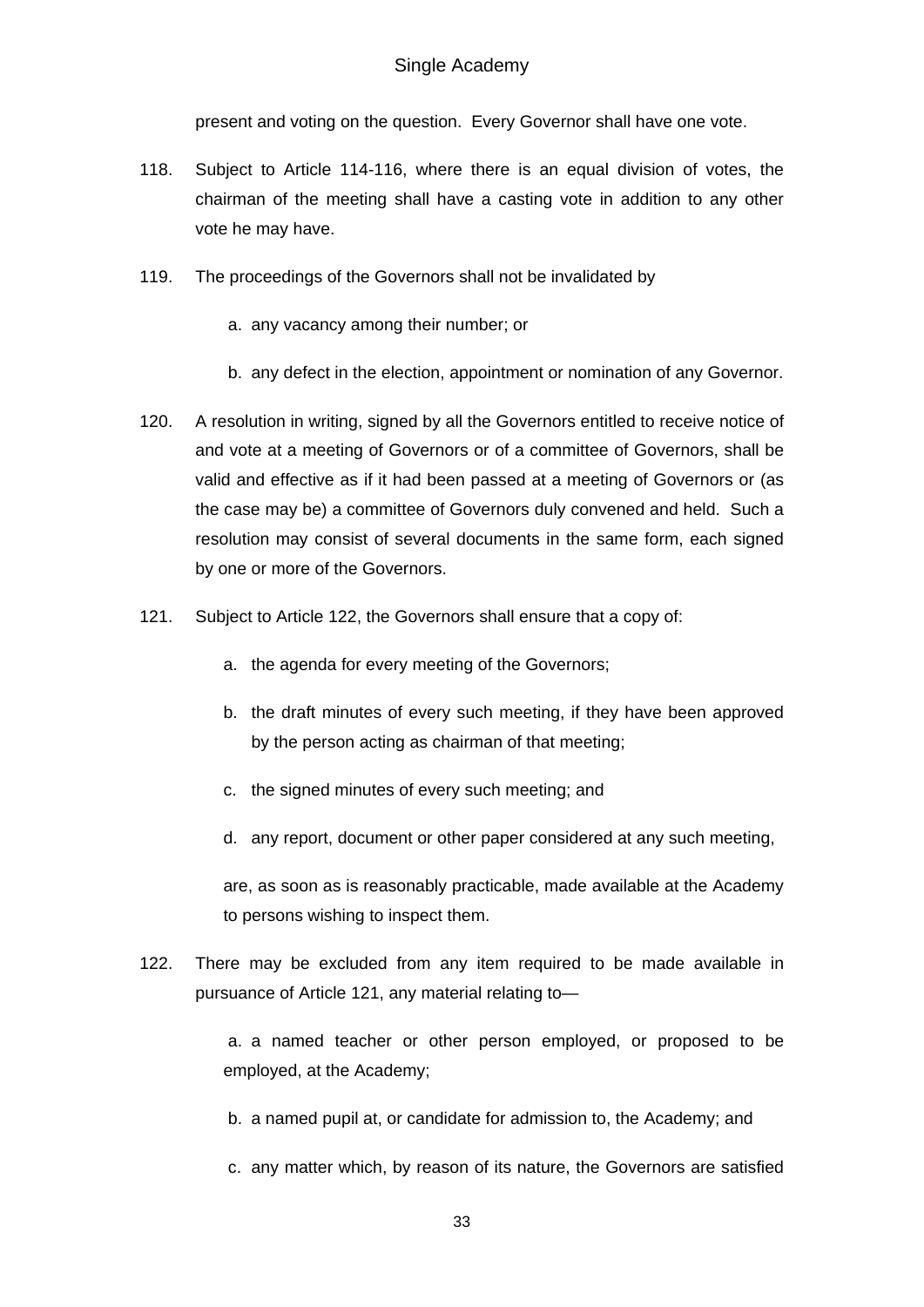should remain confidential.

123. Any Governor shall be able to participate in meetings of the Governors by telephone or video conference provided that:

> a. he has given notice of his intention to do so detailing the telephone number on which he can be reached and/or appropriate details of the video conference suite from which he shall be taking part at the time of the meeting at least 48 hours before the meeting; and

> b. the Governors have access to the appropriate equipment. If after all reasonable efforts it does not prove possible for the person to participate by telephone or video conference the meeting may still proceed with its business provided it is otherwise quorate.

## PATRONS AND HONORARY OFFICERS

124. The Governors may from time to time appoint any person whether or not a Member of the Academy Trust to be a patron of the Academy Trust or to hold any honorary office and may determine for what period he is to hold such office.

### THE SEAL

125. The seal, if any, shall only be used by the authority of the Governors or of a committee of Governors authorised by the Governors. The Governors may determine who shall sign any instrument to which the seal is affixed and unless otherwise so determined it shall be signed by a Governor and by the Secretary or by a second Governor.

### **ACCOUNTS**

126. Accounts shall be prepared in accordance with the relevant Statement of Recommended Practice as if the Academy Trust was a non-exempt charity and Parts 15 and 16 of the Companies Act 2006 and shall file these with the Secretary of State and the Principal Regulator by 31 December each Academy Financial Year.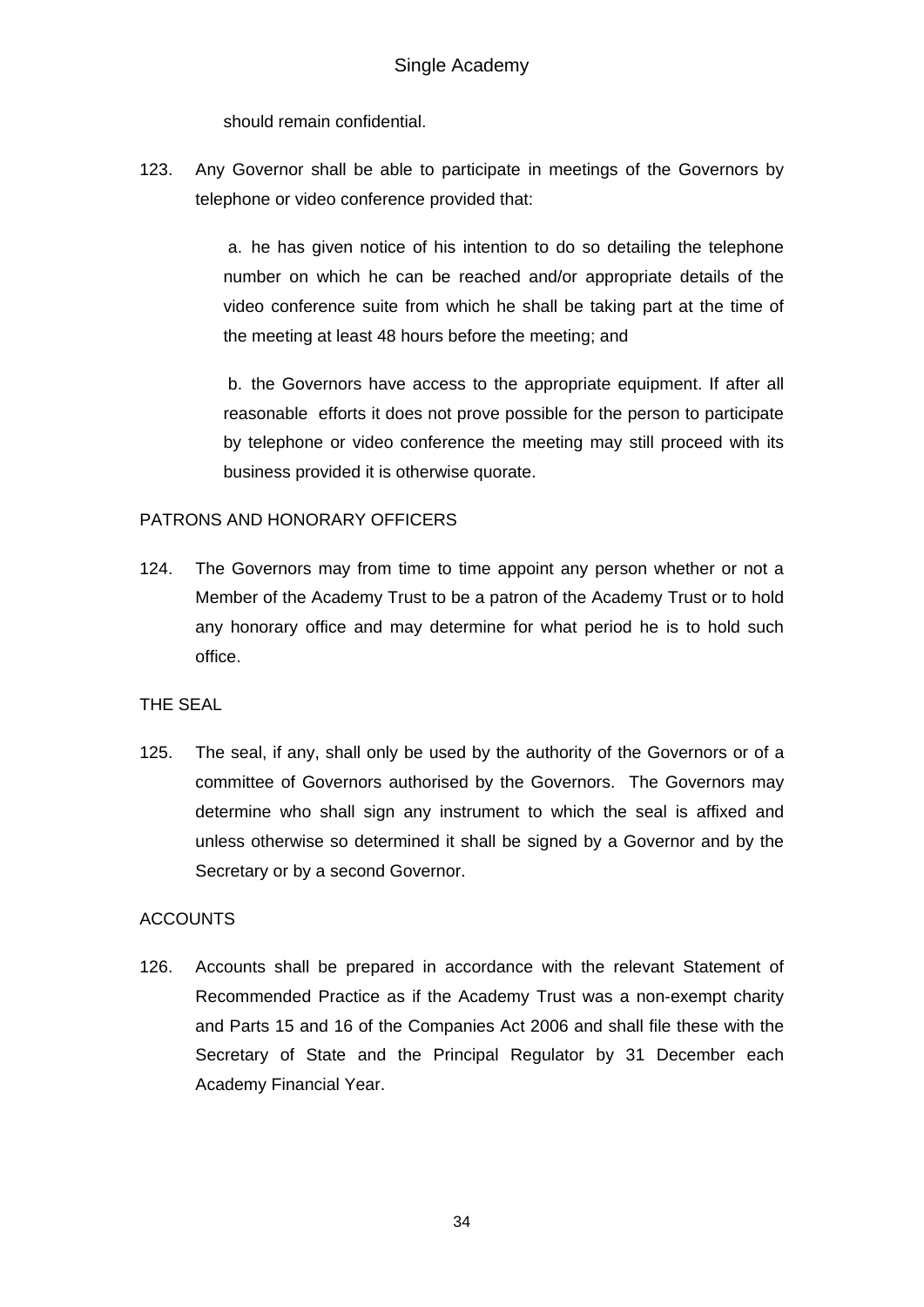### ANNUAL REPORT

127. The Governors shall prepare its Annual Report in accordance with the Statement of Recommended Practice as if the Academy Trust was a nonexempt charity and shall file these with the Secretary of State and the Principal Regulator by 31 December each Academy Financial Year.

#### ANNUAL RETURN

128. The Governors shall comply with their obligations under Part 24 of the Companies Act 2006 (or any statutory re-enactment or modification of that Act) with regard to the preparation of an annual return to the Registrar of Companies and in accordance with the Statement of Recommended Practice as if the Academy Trust was a non-exempt charity and to the Secretary of State and the Principal Regulator by 31 December each Academy Financial Year.

#### **NOTICES**

- 129. Any notice to be given to or by any person pursuant to the Articles (other than a notice calling a meeting of the Governors) shall be in writing or shall be given using electronic communications to an address for the time being notified for that purpose to the person giving the notice. In these Articles, "Address" in relation to electronic communications, includes a number or address used for the purposes of such communications.
- 130. A notice may be given by the Academy Trust to a Member either personally or by sending it by post in a prepaid envelope addressed to the Member at his registered address or by leaving it at that address or by giving it using electronic communications to an address for the time being notified to the Academy Trust by the Member. A Member whose registered address is not within the United Kingdom and who gives to the Academy Trust an address within the United Kingdom at which notices may be given to him, or an address to which notices may be sent using electronic communications, shall be entitled to have notices given to him at that address, but otherwise no such Member shall be entitled to receive any notice from the Academy Trust.
- 131. A Member present, either in person or by proxy, at any meeting of the Academy Trust shall be deemed to have received notice of the meeting and,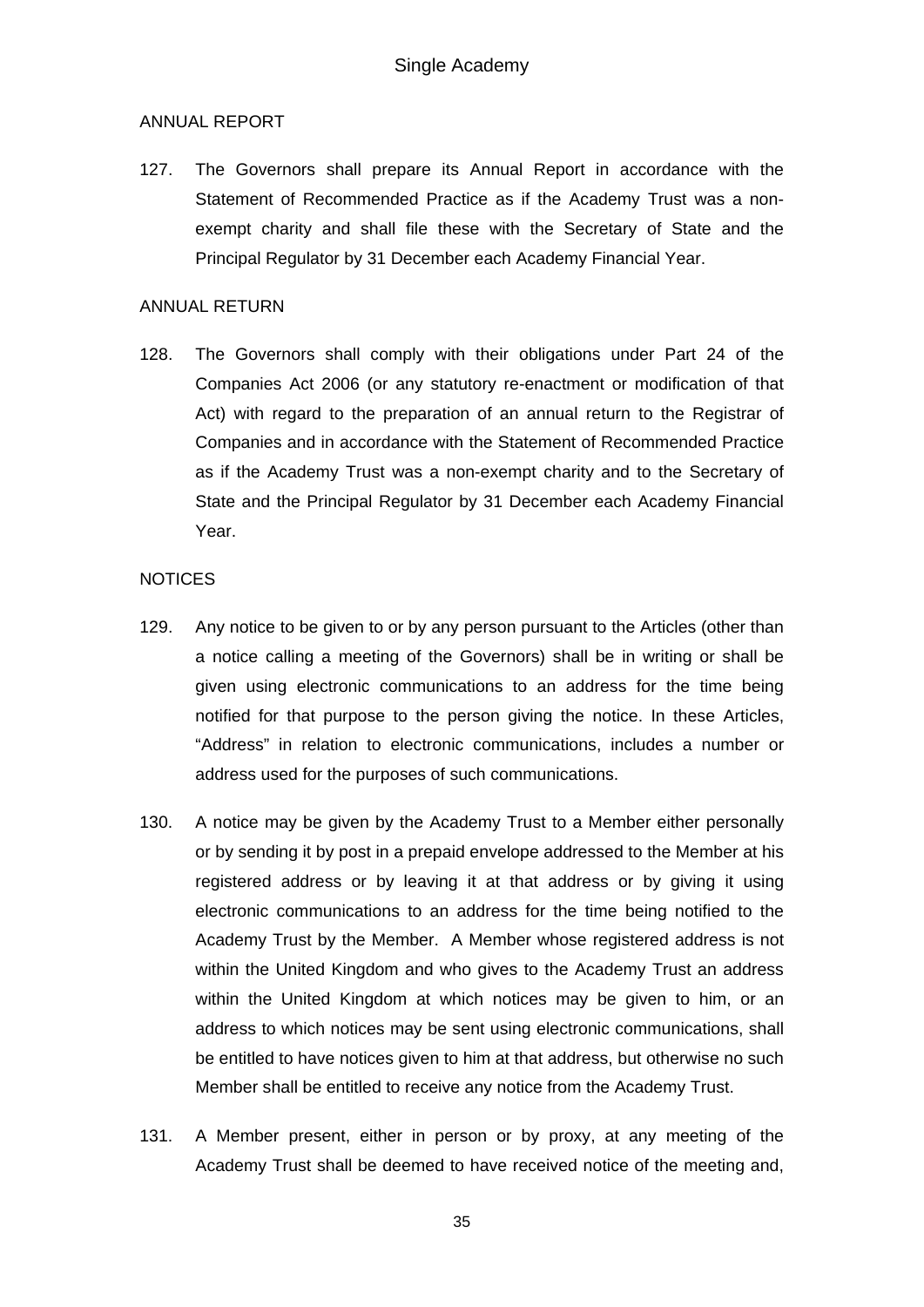where necessary, of the purposes for which it was called.

132. Proof that an envelope containing a notice was properly addressed, prepaid and posted shall be conclusive evidence that the notice was given. Proof that a notice contained in an electronic communication was sent in accordance with guidance issued by the Institute of Chartered Secretaries and Administrators shall be conclusive evidence that the notice was given. A notice shall be deemed to be given at the expiration of 48 hours after the envelope containing it was posted or, in the case of a notice contained in an electronic communication, at the expiration of 48 hours after the time it was sent.

#### INDEMNITY

133. Subject to the provisions of the Companies Act 2006 every Governor or other officer or auditor of the Academy Trust shall be indemnified out of the assets of the Academy Trust against any liability incurred by him in that capacity in defending any proceedings, whether civil or criminal, in which judgment is given in favour or in which he is acquitted or in connection with any application in which relief is granted to him by the court from liability for negligence, default, breach of duty or breach of trust in relation to the affairs of the Academy Trust.

#### RULES

134. The Governors may from time to time make such rules or bye laws as they may deem necessary or expedient or convenient for the proper conduct and management of the Academy Trust and for purposes of prescribing classes of and conditions of membership, and in particular but without prejudice to the generality of the foregoing, they may by such rules or bye laws regulate:

> a. the admission and classification of Members of the Academy Trust (including the admission of organisations to membership) and the rights and privileges of such Members, and the conditions of membership and the terms on which Members may resign or have their membership terminated and the entrance fees, subscriptions and other fees or payments to be made by Members;

> b. the conduct of Members of the Academy Trust in relation to one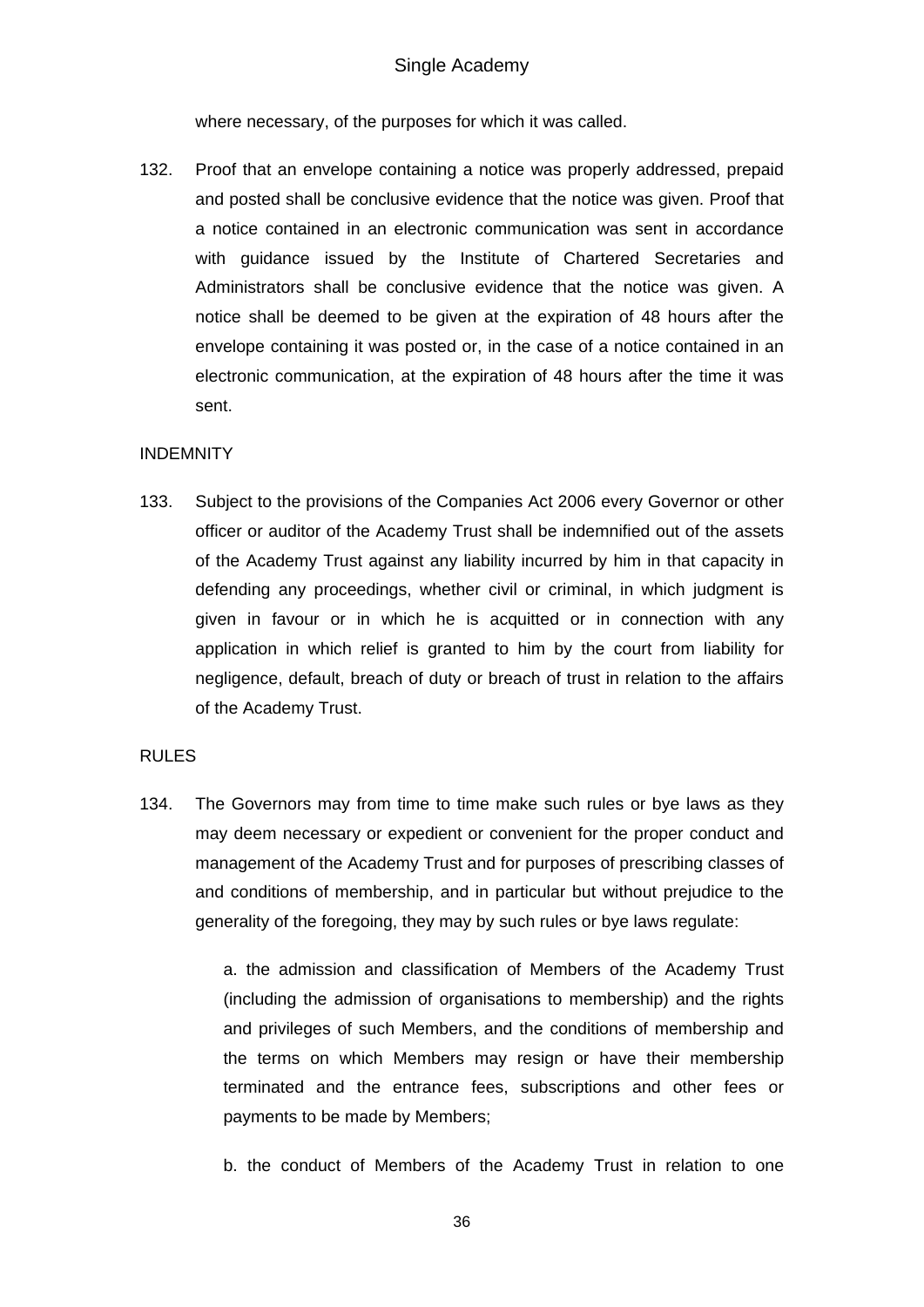another, and to the Academy Trust's servants;

c. the setting aside of the whole or any part or parts of the Academy Trust's premises at any particular time or times or for any particular purpose or purposes;

d. the procedure at general meetings and meetings of the Governors and committees of the Governors in so far as such procedure is not regulated by the Articles; and

e. generally, all such matters as are commonly the subject matter of company rules.

135. The Academy Trust in general meeting shall have power to alter, add or to repeal the rules or bye laws and the Governors shall adopt such means as they think sufficient to bring to the notice of Members of the Academy Trust all such rules or bye laws, which shall be binding on all Members of the Academy Trust, provided that no rule or bye law shall be inconsistent with, or shall affect or repeal anything contained in, the Articles.

### AVOIDING INFLUENCED COMPANY STATUS

- 136. Notwithstanding the number of Members from time to time, the maximum aggregate number of votes exercisable by Local Authority Associated Persons shall never exceed 19.9% of the total number of votes exercisable by Members in general meeting and the votes of the other Members having a right to vote at the meeting will be increased on a pro-rata basis.
- 137. No person who is a Local Authority Associated Person may be appointed as a Governor if, once the appointment had taken effect, the number of Governors who are Local Authority Associated Persons would represent 20% or more of the total number of Governors. Upon any resolution put to the Governors, the maximum aggregate number of votes exercisable by any Governors who are Local Authority Associated Persons shall represent a maximum of 19.9% of the total number of votes cast by the Governors on such a resolution and the votes of the other Governors having a right to vote at the meeting will be increased on a pro-rata basis.
- 138. No person who is a Local Authority Associated Person is eligible to be appointed to the office of Governor unless his appointment to such office is